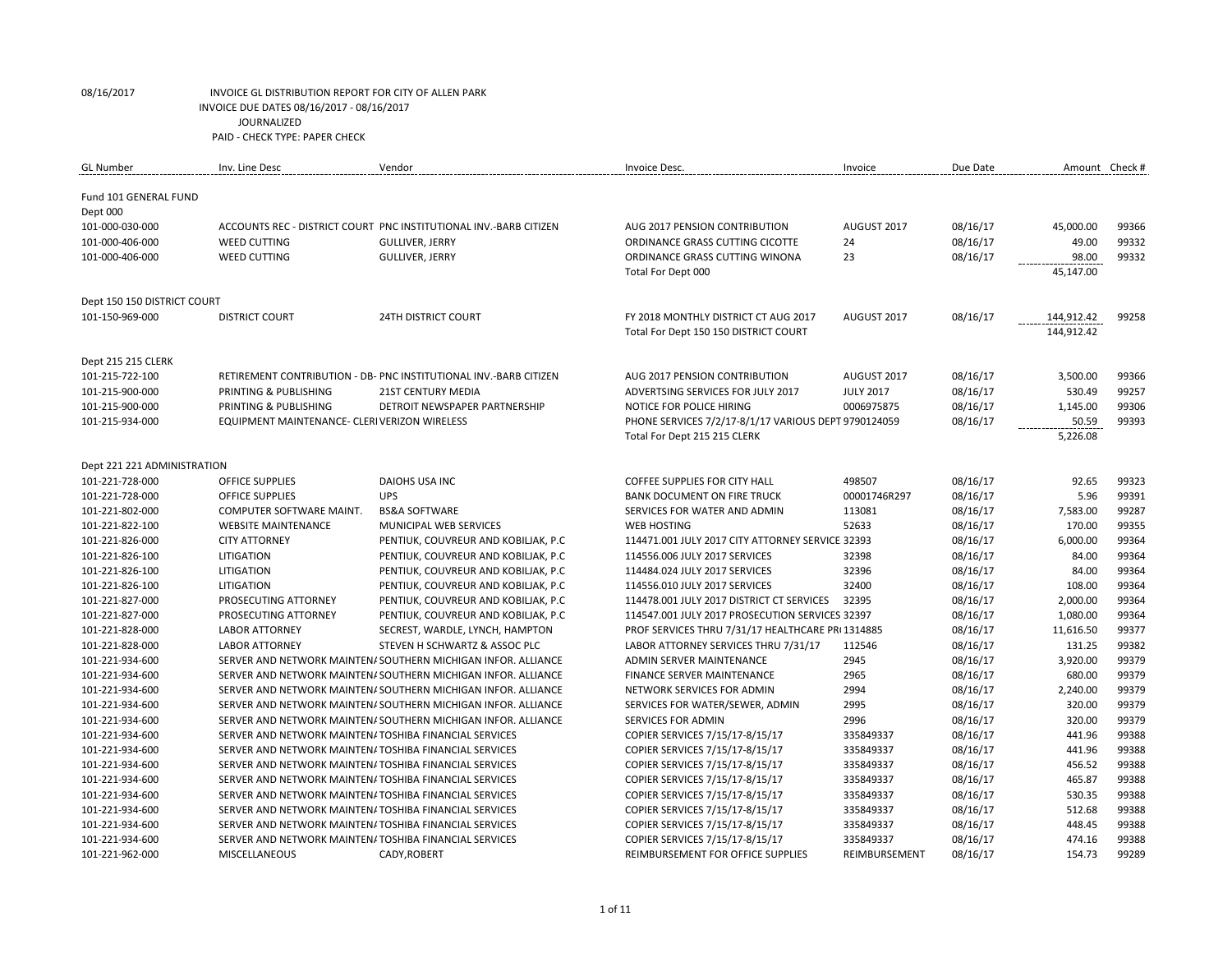| <b>GL Number</b>               | Inv. Line Desc                  | Vendor                                                            | Invoice Desc.                                              | Invoice                | Due Date |            | Amount Check # |
|--------------------------------|---------------------------------|-------------------------------------------------------------------|------------------------------------------------------------|------------------------|----------|------------|----------------|
| 101-221-976-000                | <b>BLOCK GRANTS</b>             | C.E. RAINES COMPANY                                               | JOB AP-45 2017 DCBG ST SECTIONING                          | 14418                  | 08/16/17 | 1,489.00   | 99293          |
| 101-221-976-000                | <b>BLOCK GRANTS</b>             | SAVONE CEMENT, INC.                                               | JOB AP-45 CDBG STREET SECTIONING PROGRAI JOB AP-45         |                        | 08/16/17 | 92,716.06  | 99415          |
|                                |                                 |                                                                   | Total For Dept 221 221 ADMINISTRATION                      |                        |          | 134,567.10 |                |
| Dept 225 225 ASSESSOR          |                                 |                                                                   |                                                            |                        |          |            |                |
| 101-225-963-000                | PROFESSIONAL SERVICES           | <b>FUOCO ANTHONY</b>                                              | AUGUST 2017 ASSESSING SERVICES                             | AP-08-01-17            | 08/16/17 | 7,083.34   | 99324          |
|                                |                                 |                                                                   | Total For Dept 225 225 ASSESSOR                            |                        |          | 7,083.34   |                |
|                                |                                 |                                                                   |                                                            |                        |          |            |                |
| Dept 230 230 FINANCE           |                                 |                                                                   |                                                            |                        |          |            |                |
| 101-230-728-000                | <b>OFFICE SUPPLIES</b>          | PRINTING SYSTEMS, INC.                                            | <b>CHECKS FOR ACCTS PAYABLE</b>                            | 100895                 | 08/16/17 | 349.72     | 99369          |
| 101-230-728-000                | OFFICE SUPPLIES                 | SOUTHERN MICHIGAN INFOR. ALLIANCE                                 | <b>FINANCE SERVER MAINTENANCE</b>                          | 2965                   | 08/16/17 | 200.00     | 99379          |
|                                |                                 |                                                                   | Total For Dept 230 230 FINANCE                             |                        |          | 549.72     |                |
| Dept 263 263 CITY HALL         |                                 |                                                                   |                                                            |                        |          |            |                |
| 101-263-931-000                | <b>BUILDING MAINTENANCE</b>     | <b>VETERANS CLEANING</b>                                          | CLEANINING SERVICES & SUPPLIES JULY 2017 CI 17-1008        |                        | 08/16/17 | 2,132.96   | 99395          |
| 101-263-931-000                | <b>BUILDING MAINTENANCE</b>     | <b>VETERANS CLEANING</b>                                          | JULY 2017 CLEANING SUPPLIES & SERVICES DPV 17-2608         |                        | 08/16/17 | 600.00     | 99395          |
| 101-263-934-500                | <b>COMPUTER BREAK-FIX</b>       | CDW GOVERNMENT, INC.                                              | SUPPLIES FOR CITY HALL                                     | JQZ9201                | 08/16/17 | 984.28     | 99292          |
| 101-263-960-000                |                                 | GENERAL EDUCATION/TUITION REI MICHIGAN MUNICIPAL TREASURERS       | MMTA MI FALL CONFERENCE REGISTRATION                       | <b>MMTA CONFERENCE</b> | 08/16/17 | 325.00     | 99350          |
| 101-263-962-000                | <b>MISCELLANEOUS</b>            | C.E. RAINES COMPANY                                               | JOB AP-32 NEW CITY HALL SITE                               | 14416                  | 08/16/17 | 4,017.50   | 99293          |
| 101-263-962-000                | <b>MISCELLANEOUS</b>            | SME                                                               | PROPOSED AP CITY HALL/POLICE COMPLEX PRC 77592             |                        | 08/16/17 | 4,500.00   | 99378          |
|                                |                                 |                                                                   | Total For Dept 263 263 CITY HALL                           |                        |          | 12,559.74  |                |
| Dept 305 305 POLICE DEPARTMENT |                                 |                                                                   |                                                            |                        |          |            |                |
| 101-305-722-100                |                                 | RETIREMENT CONTRIBUTION - DB- PNC INSTITUTIONAL INV.-BARB CITIZEN | AUG 2017 PENSION CONTRIBUTION                              | AUGUST 2017            | 08/16/17 | 72,246.00  | 99366          |
| 101-305-729-000                | K-9 SUPPLIES                    | PET SUPPLIES PLUS                                                 | <b>K-9 SUPPLIES</b>                                        | 8078                   | 08/16/17 | 58.78      | 99365          |
| 101-305-729-000                | K-9 SUPPLIES                    | PET SUPPLIES PLUS                                                 | K-9 SUPPLIES                                               | 8075                   | 08/16/17 | 57.03      | 99365          |
| 101-305-751-000                | <b>GASOLINE</b>                 | MOLINA MEDICAL GROUP OF MI                                        | PRISONER BLOOD ALCHOL TEST                                 | 101392                 | 08/16/17 | 50.00      | 99348          |
| 101-305-761-000                | PRISONER BOARD                  | <b>CITY OF DEARBORN</b>                                           | PRISONER BOARDING FOR 7/1/17-7/31/17                       | 0000044073             | 08/16/17 | 1,809.00   | 99295          |
| 101-305-805-000                | <b>VEHICLE TOWING</b>           | <b>CITY TOWING</b>                                                | 70 VEHICLE TOWED 7/16/17-7/31/17, 15 PERSC 7/16/17-7/31/17 |                        | 08/16/17 | 9,755.00   | 99296          |
| 101-305-931-000                | <b>BUILDING MAINTENANCE</b>     | ADVANTAGE PEST CONTROL                                            | JULY 2017 PEST CONTROL SERVICES                            | <b>JULY 2017</b>       | 08/16/17 | 300.00     | 99272          |
| 101-305-960-000                | <b>EDUCATION &amp; TRAINING</b> | <b>GREAT WOLF LODGE</b>                                           | <b>EXPENSES RELATED TO TRNG</b>                            | 23261584               | 08/16/17 | 236.25     | 99331          |
|                                |                                 |                                                                   | Total For Dept 305 305 POLICE DEPARTMENT                   |                        |          | 84,512.06  |                |
| Dept 340 340 FIRE DEPARTMENT   |                                 |                                                                   |                                                            |                        |          |            |                |
| 101-340-722-100                |                                 | RETIREMENT CONTRIBUTION - DB- PNC INSTITUTIONAL INV.-BARB CITIZEN | AUG 2017 PENSION CONTRIBUTION                              | AUGUST 2017            | 08/16/17 | 56,497.00  | 99366          |
| 101-340-757-000                | <b>OPERATING SUPPLIES</b>       | <b>GREAT LAKES ACE HARDWARE</b>                                   | <b>SUPPLIES</b>                                            | 2178/416               | 08/16/17 | 18.04      | 99262          |
| 101-340-757-000                | <b>OPERATING SUPPLIES</b>       | LOWE'S                                                            | JULY 2017 PURCHASES VARIOUS DEPT                           | 99006314951JULY        | 08/16/17 | 49.16      | 99345          |
| 101-340-757-000                | <b>OPERATING SUPPLIES</b>       | LOWE'S                                                            | JULY 2017 PURCHASES VARIOUS DEPT                           | 99006314951JULY        | 08/16/17 | 91.38      | 99345          |
| 101-340-757-500                | <b>RESCUE SUPPLIES</b>          | J & B MEDICAL SUPPLY, INC.                                        | <b>SUPPLIES</b>                                            | 3798941                | 08/16/17 | 37.44      | 99339          |
| 101-340-757-500                | <b>RESCUE SUPPLIES</b>          | J & B MEDICAL SUPPLY, INC.                                        | <b>RESCUE SUPPLIES</b>                                     | 3813212                | 08/16/17 | 33.48      | 99339          |
| 101-340-757-500                | <b>RESCUE SUPPLIES</b>          | J & B MEDICAL SUPPLY, INC.                                        | <b>RESCUE SUPPLIES</b>                                     | 3812976                | 08/16/17 | 711.81     | 99339          |
| 101-340-757-500                | <b>RESCUE SUPPLIES</b>          | J & B MEDICAL SUPPLY, INC.                                        | <b>RESCUE SUPPLIES</b>                                     | 3817342                | 08/16/17 | 89.00      | 99339          |
| 101-340-757-500                | <b>RESCUE SUPPLIES</b>          | BAKER'S GAS & WELDING SUPPLY                                      | OXYGEN CYLINDER RENTAL                                     | 09167716               | 08/16/17 | 60.16      | 99412          |
| 101-340-757-500                | <b>RESCUE SUPPLIES</b>          | BAKER'S GAS & WELDING SUPPLY                                      | OXYGEN FOR AMBULANCE USE                                   | 01458155               | 08/16/17 | 77.73      | 99412          |
| 101-340-805-000                | AMBULANCE BILLING               | <b>ACCUMED BILLING INC.</b>                                       | MONTHLY BILLING 7/1/17-7/31/17                             | 16572                  | 08/16/17 | 5,967.36   | 99261          |
| 101-340-805-000                | AMBULANCE BILLING               | UNITED HEALTHCARE                                                 | REFUND FOR DUPLICATE PMT EMS SERVICES                      | <b>REFUND</b>          | 08/16/17 | 389.27     | 99390          |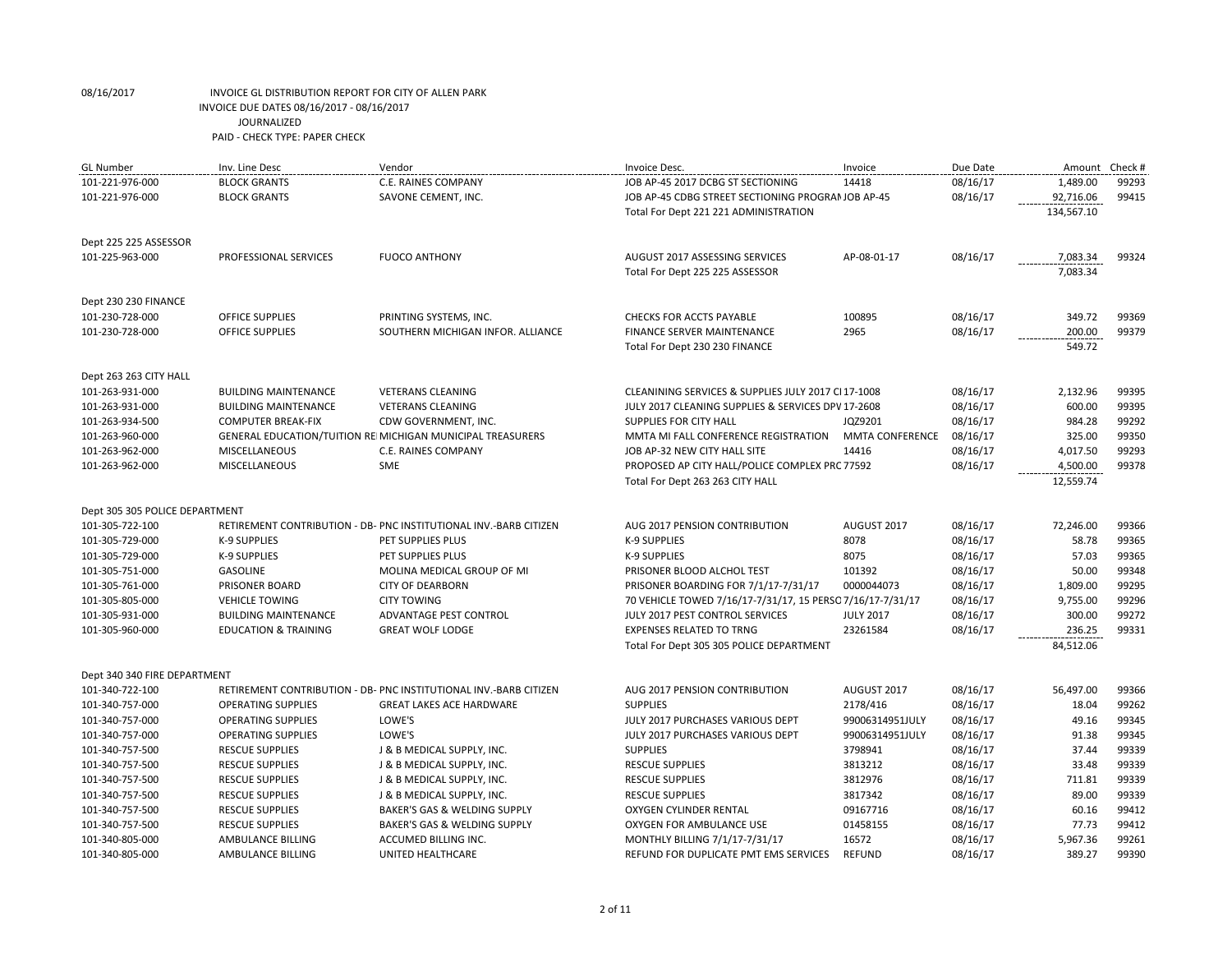| GL Number                                 | Inv. Line Desc                                 | Vendor                                                            | Invoice Desc.                                        | Invoice         | Due Date | Amount    | Check # |
|-------------------------------------------|------------------------------------------------|-------------------------------------------------------------------|------------------------------------------------------|-----------------|----------|-----------|---------|
| 101-340-805-000                           | AMBULANCE BILLING                              | UNITED HEALTHCARE                                                 | REFUND FOR OVERPAYMENT FOR AMB SERVICI REFUND        |                 | 08/16/17 | 371.71    | 99390   |
| 101-340-853-000                           | TELEPHONE- DOUGLAS LAFOND                      | <b>VERIZON WIRELESS</b>                                           | PHONE SERVICES 7/2/17-8/1/17 VARIOUS DEPT 9790124059 |                 | 08/16/17 | 50.03     | 99393   |
| 101-340-853-000                           | TELEPHONE- EDWARD CANN                         | <b>VERIZON WIRELESS</b>                                           | PHONE SERVICES 7/2/17-8/1/17 VARIOUS DEPT 9790124059 |                 | 08/16/17 | 50.03     | 99393   |
| 101-340-853-000                           | TELEPHONE- FD ON CALL                          | <b>VERIZON WIRELESS</b>                                           | PHONE SERVICES 7/2/17-8/1/17 VARIOUS DEPT 9790124059 |                 | 08/16/17 | 50.13     | 99393   |
| 101-340-920-000                           | UTILITIES- 6730 ROOSEVELT- BG-21 CONSTELLATION |                                                                   | MAY 2017 GAS SERVICES FIRE DEPT                      | 2085381         | 08/16/17 | 144.23    | 99299   |
| 101-340-920-000                           | UTILITIES- 6730 ROOSEVELT RG217 CONSTELLATION  |                                                                   | MAY 2017 GAS SERVICES FIRE DEPT                      | 2085383         | 08/16/17 | 529.19    | 99299   |
| 101-340-920-000                           | UTILITIES- 6730 ROOSEVELT                      | <b>DTE ENERGY</b>                                                 | ELECTRIC SERVICES 7/6/17-8/3/17                      | 08162017        | 08/16/17 | 2,392.73  | 99317   |
| 101-340-931-000                           | <b>BUILDING MAINTENANCE</b>                    | <b>GREAT LAKES ACE HARDWARE</b>                                   | <b>SUPPLIES</b>                                      | 2171/416        | 08/16/17 | 25.63     | 99262   |
| 101-340-931-000                           | <b>BUILDING MAINTENANCE</b>                    | <b>GREAT LAKES ACE HARDWARE</b>                                   | <b>SUPPLIES FIRE DEPT</b>                            | 2153/416        | 08/16/17 | 26.59     | 99262   |
| 101-340-931-000                           | <b>BUILDING MAINTENANCE</b>                    | <b>GREAT LAKES ACE HARDWARE</b>                                   | SUPPLIES FOR FIRE DEPT                               | 2201/416        | 08/16/17 | 15.19     | 99262   |
| 101-340-931-000                           | <b>BUILDING MAINTENANCE</b>                    | GEE & MISSLER HEATING & AIR COND                                  | <b>BUILDING MNT</b>                                  | 45122           | 08/16/17 | 90.00     | 99326   |
| 101-340-934-000                           | <b>EQUIPMENT MAINTENANCE</b>                   | <b>GREAT LAKES ACE HARDWARE</b>                                   | <b>SUPPLIES</b>                                      | 2182/416        | 08/16/17 | 22.76     | 99262   |
| 101-340-934-000                           | EQUIPMENT MAINTENANCE                          | LOWE'S                                                            | JULY 2017 PURCHASES VARIOUS DEPT                     | 99006314951JULY | 08/16/17 | 16.14     | 99345   |
| 101-340-934-500                           | <b>COMPUTER BREAK-FIX</b>                      | CDW GOVERNMENT, INC.                                              | SUPPLIES FOR FIRE DEPT                               | JQQ4098         | 08/16/17 | 644.19    | 99292   |
| 101-340-934-500                           | <b>COMPUTER BREAK-FIX</b>                      | SOUTHERN MICHIGAN INFOR. ALLIANCE                                 | COMPUTER SERVICES FOR FIRE DEPT                      | 2997            | 08/16/17 | 480.00    | 99379   |
| 101-340-939-000                           | <b>VEHICLE MAINTENANCE</b>                     | <b>GREAT LAKES ACE HARDWARE</b>                                   | <b>SUPPLIES</b>                                      | 2140/416        | 08/16/17 | 21.60     | 99262   |
| 101-340-939-000                           | <b>VEHICLE MAINTENANCE</b>                     | <b>GREAT LAKES ACE HARDWARE</b>                                   | <b>SUPPLIES</b>                                      | 2227/416        | 08/16/17 | 31.28     | 99262   |
| 101-340-939-000                           | <b>VEHICLE MAINTENANCE</b>                     | <b>GLENDALE AUTO VALUE</b>                                        | <b>PARTS</b>                                         | 359-128333      | 08/16/17 | 89.16     | 99327   |
| 101-340-960-000                           | <b>EDUCATION &amp; TRAINING</b>                | <b>EDWARD CANN</b>                                                | REIMBURSEMENT FOR FIRE EXPENSES                      | REIMBURSEMENT   | 08/16/17 | 20.85     | 99291   |
|                                           |                                                |                                                                   | Total For Dept 340 340 FIRE DEPARTMENT               |                 |          | 69,093.27 |         |
|                                           |                                                |                                                                   |                                                      |                 |          |           |         |
| Dept 445 445 DEPARTMENT OF PUBLIC SERVICE |                                                |                                                                   |                                                      |                 |          |           |         |
| 101-445-722-100                           |                                                | RETIREMENT CONTRIBUTION - DB- PNC INSTITUTIONAL INV.-BARB CITIZEN | AUG 2017 PENSION CONTRIBUTION                        | AUGUST 2017     | 08/16/17 | 18,237.00 | 99366   |
| 101-445-751-000                           | <b>GASOLINE</b>                                | <b>CORRIGAN OIL CO</b>                                            | <b>BASIN FUEL</b>                                    | 6452629-IN      | 08/16/17 | 620.46    | 99301   |
| 101-445-751-000                           | <b>GASOLINE</b>                                | RKA PETROLEUM                                                     | SUPPLIES FOR DPW SHORT PAID ENV/FUEL FEE' 0099779    |                 | 08/16/17 | 90.51     | 99374   |
| 101-445-757-000                           | <b>OPERATING SUPPLIES</b>                      | <b>GREAT LAKES ACE HARDWARE</b>                                   | <b>SUPPLIES</b>                                      | 2180/416        | 08/16/17 | 6.81      | 99262   |
| 101-445-757-000                           | <b>OPERATING SUPPLIES</b>                      | <b>GREAT LAKES ACE HARDWARE</b>                                   | SYOOKUES                                             | 2184/416        | 08/16/17 | 49.36     | 99262   |
| 101-445-757-000                           | <b>OPERATING SUPPLIES</b>                      | <b>GREAT LAKES ACE HARDWARE</b>                                   | <b>SUPPLIES</b>                                      | 2213/416        | 08/16/17 | 928.68    | 99262   |
| 101-445-757-000                           | <b>OPERATING SUPPLIES</b>                      | <b>GREAT LAKES ACE HARDWARE</b>                                   | <b>UNAPPLIED CREDIT</b>                              | A44507          | 08/16/17 | (4.11)    | 99262   |
| 101-445-757-000                           | <b>OPERATING SUPPLIES</b>                      | <b>GREAT LAKES ACE HARDWARE</b>                                   | <b>SUPPLIES FOR DPS</b>                              | 2221/416        | 08/16/17 | 227.90    | 99262   |
| 101-445-757-000                           | <b>OPERATING SUPPLIES</b>                      | <b>GREAT LAKES ACE HARDWARE</b>                                   | <b>SUPPLIES FOR DPS</b>                              | 2237/416        | 08/16/17 | 55.02     | 99262   |
| 101-445-757-000                           | <b>OPERATING SUPPLIES</b>                      | <b>GREAT LAKES ACE HARDWARE</b>                                   | <b>SUPPLIES FOR DPW</b>                              | 2236/416        | 08/16/17 | 72.14     | 99262   |
| 101-445-757-000                           | <b>OPERATING SUPPLIES</b>                      | <b>GREAT LAKES ACE HARDWARE</b>                                   | SUPPLIES FOR DPW                                     | 2228/416        | 08/16/17 | 91.14     | 99262   |
| 101-445-757-000                           | <b>OPERATING SUPPLIES</b>                      | <b>GREAT LAKES ACE HARDWARE</b>                                   | <b>SUPPLIES FOR DPW</b>                              | 2226/416        | 08/16/17 | 45.57     | 99262   |
| 101-445-757-000                           | <b>OPERATING SUPPLIES</b>                      | <b>GREAT LAKES ACE HARDWARE</b>                                   | <b>SUPPLIES FOR DPW</b>                              | 2211/416        | 08/16/17 | 159.51    | 99262   |
| 101-445-757-000                           | <b>OPERATING SUPPLIES</b>                      | <b>GLENDALE AUTO VALUE</b>                                        | <b>PARTS</b>                                         | 359-128826      | 08/16/17 | 44.48     | 99327   |
| 101-445-757-000                           | <b>OPERATING SUPPLIES</b>                      | ZEP SALES & SERVICE                                               | <b>SUPPLIES</b>                                      | 9002932251      | 08/16/17 | 521.74    | 99403   |
| 101-445-853-000                           | TELEPHONE-GARAGE                               | <b>VERIZON WIRELESS</b>                                           | PHONE SERVICES 7/2/17-8/1/17 VARIOUS DEPT 9790124059 |                 | 08/16/17 | 50.59     | 99393   |
| 101-445-920-000                           | UTILITIES- 6450 ALLEN RD                       | <b>DTE ENERGY</b>                                                 | ELECTRIC SERVICES 7/6/17-8/3/17                      | 08162017        | 08/16/17 | 14.10     | 99317   |
| 101-445-920-000                           | UTILITIES 16860 SOUTHFIELD                     | <b>DTE ENERGY</b>                                                 | ELECTRIC SERVICES 7/6/17-8/3/17                      | 08162017        | 08/16/17 | 866.30    | 99317   |
| 101-445-926-000                           | UTILITES 16430 ECORSE                          | <b>DTE ENERGY</b>                                                 | ELECTRIC SERVICES 7/6/17-8/3/17                      | 08162017        | 08/16/17 | 143.40    | 99317   |
| 101-445-926-000                           | STREET LIGHTING- 15702 GARFIELL DTE ENERGY     |                                                                   | STREETLIGHTS SERVICES 07/4/17-8/2/17                 | 08162017        | 08/16/17 | 117.53    | 99319   |
| 101-445-926-000                           | STREET LIGHTING 15860 GARFIELD DTE ENERGY      |                                                                   | STREETLIGHTS SERVICES 07/4/17-8/2/17                 | 08162017        | 08/16/17 | 226.57    | 99319   |
| 101-445-926-000                           | STREET LIGHTING 15841 PHILOMEI DTE ENERGY      |                                                                   | STREETLIGHTS SERVICES 07/4/17-8/2/17                 | 08162017        | 08/16/17 | 253.68    | 99319   |
| 101-445-931-000                           | <b>BUILDING MAINTENANCE</b>                    | <b>GRAINGER</b>                                                   | <b>PARTS</b>                                         | 9512940967      | 08/16/17 | 137.72    | 99330   |
| 101-445-931-000                           | <b>BUILDING MAINTENANCE</b>                    | LOWE'S                                                            | JULY 2017 PURCHASES VARIOUS DEPT                     | 99006314951JULY | 08/16/17 | (18.61)   | 99345   |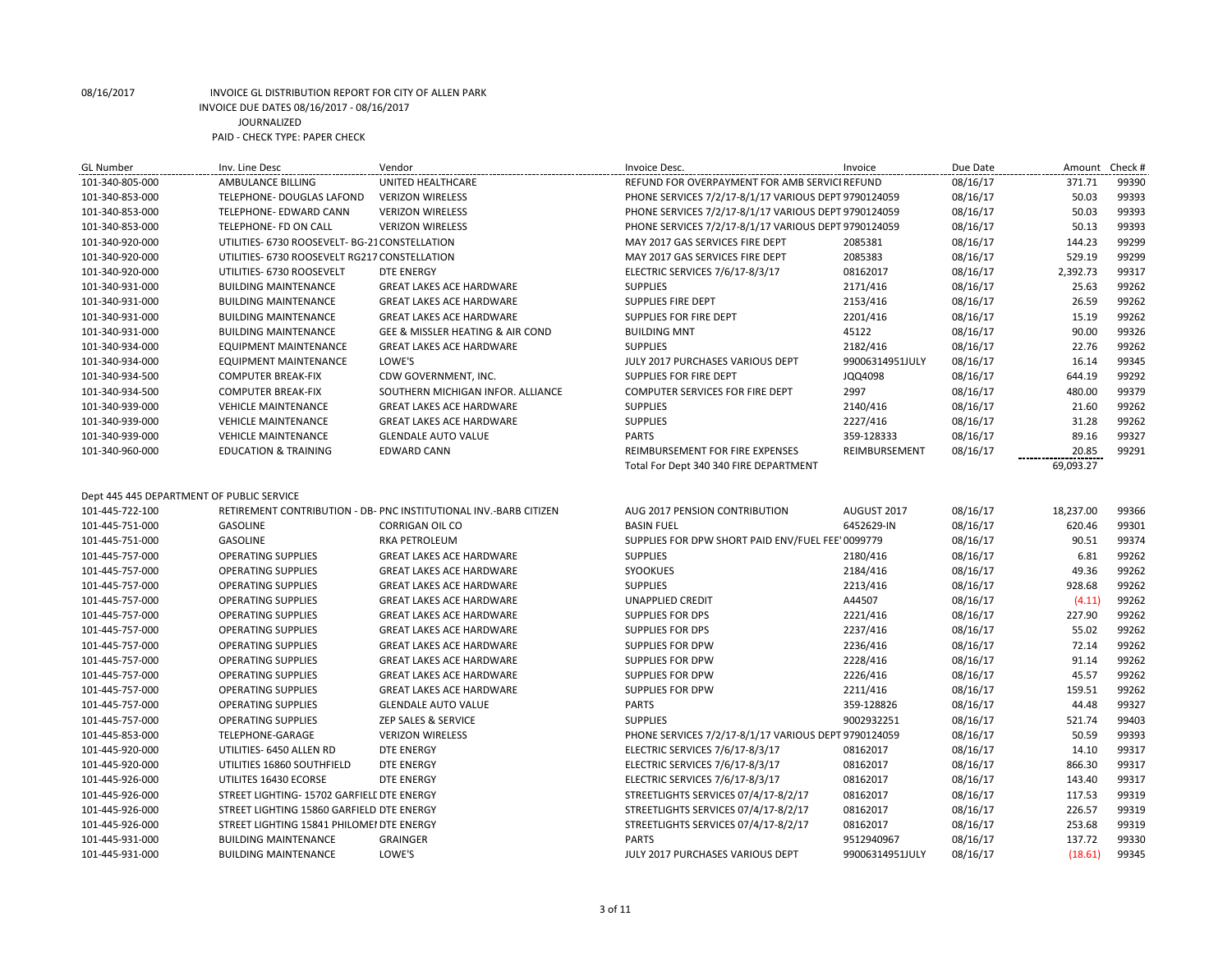| <b>BUILDING MAINTENANCE</b><br>LOWE'S<br>99006314951JULY<br>9.45<br>99345<br>101-445-931-000<br>JULY 2017 PURCHASES VARIOUS DEPT<br>08/16/17<br>LOWE'S<br>08/16/17<br>126.31<br>99345<br>101-445-931-000<br><b>BUILDING MAINTENANCE</b><br>JULY 2017 PURCHASES VARIOUS DEPT<br>99006314951JULY<br>LOWE'S<br>28.48<br>99345<br>101-445-931-000<br><b>BUILDING MAINTENANCE</b><br>JULY 2017 PURCHASES VARIOUS DEPT<br>99006314951JULY<br>08/16/17<br>072517<br>250.00<br>99368<br>101-445-931-000<br><b>BUILDING MAINTENANCE</b><br>PRINCIPAL PLUMBING<br>SERVICES FOR DPW/WATER<br>08/16/17<br>91483<br>08/16/17<br>69.98<br>99304<br>101-445-934-000<br><b>EQUIPMENT MAINTENANCE</b><br>D & L GARDEN CENTER, INC.<br>SUPPLIES ITEM SHORT PAID ON CK 99188<br>99262<br>1.72<br>101-445-939-000<br><b>VEHICLE MAINTENANCE</b><br><b>GREAT LAKES ACE HARDWARE</b><br><b>SUPPLIES</b><br>2173/416<br>08/16/17<br>99270<br>43.45<br>101-445-939-000<br><b>VEHICLE MAINTENANCE</b><br>ACME BOLT & NUT CO., INC.<br>MATERIAL<br>67616<br>08/16/17<br>99288<br>101-445-939-000<br><b>SUPPLIES</b><br>68772<br>08/16/17<br>115.00<br><b>VEHICLE MAINTENANCE</b><br>BUCK'S OIL CO., INC.<br><b>PARTS</b><br>111.69<br>99327<br>101-445-939-000<br><b>VEHICLE MAINTENANCE</b><br>359-128392<br>08/16/17<br><b>GLENDALE AUTO VALUE</b><br>47.80<br>99327<br>101-445-939-000<br><b>PARTS</b><br>359-127926<br>08/16/17<br><b>VEHICLE MAINTENANCE</b><br><b>GLENDALE AUTO VALUE</b><br><b>PARTS</b><br>99389<br>101-445-939-000<br><b>VEHICLE MAINTENANCE</b><br>7360010838<br>08/16/17<br>73.65<br>TREDROC TIRE ALLEN PARK 736<br>2,866.72<br>99413<br>101-445-939-000<br><b>SUPPLIES</b><br>0131432<br>08/16/17<br><b>VEHICLE MAINTENANCE</b><br><b>BELL EQUIPMENT CO.</b><br>2350<br>500.00<br>99298<br>101-445-962-000<br><b>MISCELLANEOUS</b><br>COMPREHENSIVE TESTING SOL.<br>SERVICES FOR EMPLOYEE TESTING<br>08/16/17<br>27,181.74<br>Total For Dept 445 445 DEPARTMENT OF PUBLIC SERVICE<br>Dept 707 707 PARKS & REC<br>101-707-760-000<br><b>SUPPLIES</b><br>2215/416<br>08/16/17<br>3.58<br>99262<br><b>SENIOR ACTIVITIES</b><br><b>GREAT LAKES ACE HARDWARE</b><br>99262<br>101-707-783-000<br><b>PARK SUPPLIES</b><br><b>GREAT LAKES ACE HARDWARE</b><br><b>SUPPLIES FOR PARKS</b><br>2142/816<br>08/16/17<br>85.47<br><b>SUPPLIES</b><br>2206/416<br>08/16/17<br>6.17<br>99262<br>101-707-783-000<br><b>PARK SUPPLIES</b><br><b>GREAT LAKES ACE HARDWARE</b><br>13.29<br>99262<br>101-707-783-000<br><b>PARK SUPPLIES</b><br><b>GREAT LAKES ACE HARDWARE</b><br><b>SUPPLIES LIGHTS</b><br>2240/416<br>08/16/17<br>99304<br>08/16/17<br>144.00<br>101-707-783-000<br><b>PARK SUPPLIES</b><br>D & L GARDEN CENTER, INC.<br><b>SUPPLIES FOR PARKS</b><br>91525<br><b>PARK SUPPLIES</b><br><b>SUPPLIES FOR PARKS</b><br>91504<br>08/16/17<br>108.00<br>99304<br>101-707-783-000<br>D & L GARDEN CENTER, INC.<br>99342<br>3295A<br>08/16/17<br>250.00<br>101-707-783-000<br><b>PARK SUPPLIES</b><br><b>KEY AWARDS</b><br>HALL OF FAME PLAQUES<br>99262<br>101-707-784-000<br><b>PARK SERVICES</b><br><b>GREAT LAKES ACE HARDWARE</b><br><b>SUPPLIES</b><br>2167/416<br>08/16/17<br>61.25<br>18.00<br>99262<br>101-707-784-000<br><b>PARK SERVICES</b><br><b>SUPPLIES</b><br>2133/416<br>08/16/17<br><b>GREAT LAKES ACE HARDWARE</b><br>57.85<br>99262<br>101-707-784-000<br><b>PARK SERVICES</b><br><b>GREAT LAKES ACE HARDWARE</b><br><b>SUPPLIES</b><br>2149/416<br>08/16/17<br><b>SUPPLIES</b><br>2183/416<br>63.51<br>99262<br>101-707-784-000<br><b>PARK SERVICES</b><br><b>GREAT LAKES ACE HARDWARE</b><br>08/16/17<br>56.85<br>99262<br><b>PARK SERVICES</b><br><b>SUPPLIES</b><br>2194/416<br>08/16/17<br>101-707-784-000<br><b>GREAT LAKES ACE HARDWARE</b><br>2203/416<br>100.86<br>99262<br>101-707-784-000<br><b>PARK SERVICES</b><br><b>GREAT LAKES ACE HARDWARE</b><br><b>SUPPLIES</b><br>08/16/17<br>99262<br>UNAPPLIED CREDIT<br>A42439<br>08/16/17<br>(0.02)<br>101-707-784-000<br><b>PARK SERVICES</b><br><b>GREAT LAKES ACE HARDWARE</b><br>99284<br>08/16/17<br>95.00<br>101-707-784-000<br><b>PARK SERVICES</b><br><b>BOBS SANITATION SERV INC</b><br>SERVICES PARKS & REC 6/28/17-7/25/17 SUDH A-136420<br>99284<br>101-707-784-000<br><b>PARK SERVICES</b><br><b>BOBS SANITATION SERV INC</b><br>RENTAL SERVICES 6/28/17-7/25/17 MILLWARD A-136421<br>08/16/17<br>95.00<br>99345<br><b>PARK SERVICES</b><br>LOWE'S<br>08/16/17<br>154.69<br>101-707-784-000<br>JULY 2017 PURCHASES VARIOUS DEPT<br>99006314951JULY<br>49.28<br>99345<br>101-707-784-000<br><b>PARK SERVICES</b><br>LOWE'S<br>JULY 2017 PURCHASES VARIOUS DEPT<br>99006314951JULY<br>08/16/17<br>93.91<br>99345<br>101-707-784-000<br><b>PARK SERVICES</b><br>LOWE'S<br>JULY 2017 PURCHASES VARIOUS DEPT<br>99006314951JULY<br>08/16/17<br>LOWE'S<br>08/16/17<br>162.45<br>99345<br>101-707-784-000<br><b>PARK SERVICES</b><br>JULY 2017 PURCHASES VARIOUS DEPT<br>99006314951JULY<br><b>PARK SERVICES</b><br>LOWE'S<br>99006314951JULY<br>08/16/17<br>176.46<br>99345<br>101-707-784-000<br>JULY 2017 PURCHASES VARIOUS DEPT<br><b>PARK SERVICES</b><br>LOWE'S<br>08/16/17<br>(162.46)<br>99345<br>101-707-784-000<br>JULY 2017 PURCHASES VARIOUS DEPT<br>99006314951JULY<br>LOWE'S<br>36.99<br>99345<br>101-707-784-000<br><b>PARK SERVICES</b><br>JULY 2017 PURCHASES VARIOUS DEPT<br>99006314951JULY<br>08/16/17<br>99299<br>UTILITIES-4320 LAURENCE RG 2173 CONSTELLATION<br>2085367<br>08/16/17<br>8.60<br>101-707-920-000<br>MAY 2017 GAS SERVICES BRAND PARK<br>2085380<br>42.57<br>99299<br>101-707-920-000<br>UTILITIES-6615 ROOSEVELT RG217: CONSTELLATION<br>MAY 2017 GAS SERVICES CHARLIE BROWN<br>08/16/17<br>79.77<br>99317<br>101-707-920-000<br>UTILITIES 6615 ROOSEVELT<br><b>DTE ENERGY</b><br>ELECTRIC SERVICES 7/6/17-8/3/17<br>08162017<br>08/16/17<br>15.04<br>99317<br>101-707-920-000<br>UTILITIES 5000 ARNO<br><b>DTE ENERGY</b><br>ELECTRIC SERVICES 7/6/17-8/3/17<br>08162017<br>08/16/17<br>17.50<br>99317<br>101-707-920-000<br>UTILITIES 19325 CHAMPAIGN<br><b>DTE ENERGY</b><br>ELECTRIC SERVICES 7/6/17-8/3/17<br>08162017<br>08/16/17<br>99338<br>101-707-931-000<br><b>BUILDING MAINTENANCE</b><br>INTERSTATE BATTERY OF SE MICHIGAN<br><b>SUPPLIES</b><br>69006879<br>08/16/17<br>117.85<br>99379<br>101-707-935-000<br>PARK/REC COMPUTER SERVICES<br>2948<br>08/16/17<br>600.00<br>COMPUTER SOFTWARE MAINTENA SOUTHERN MICHIGAN INFOR. ALLIANCE | <b>GL Number</b> | Inv. Line Desc | Vendor | Invoice Desc. | Invoice | Due Date | Amount | Check # |
|-----------------------------------------------------------------------------------------------------------------------------------------------------------------------------------------------------------------------------------------------------------------------------------------------------------------------------------------------------------------------------------------------------------------------------------------------------------------------------------------------------------------------------------------------------------------------------------------------------------------------------------------------------------------------------------------------------------------------------------------------------------------------------------------------------------------------------------------------------------------------------------------------------------------------------------------------------------------------------------------------------------------------------------------------------------------------------------------------------------------------------------------------------------------------------------------------------------------------------------------------------------------------------------------------------------------------------------------------------------------------------------------------------------------------------------------------------------------------------------------------------------------------------------------------------------------------------------------------------------------------------------------------------------------------------------------------------------------------------------------------------------------------------------------------------------------------------------------------------------------------------------------------------------------------------------------------------------------------------------------------------------------------------------------------------------------------------------------------------------------------------------------------------------------------------------------------------------------------------------------------------------------------------------------------------------------------------------------------------------------------------------------------------------------------------------------------------------------------------------------------------------------------------------------------------------------------------------------------------------------------------------------------------------------------------------------------------------------------------------------------------------------------------------------------------------------------------------------------------------------------------------------------------------------------------------------------------------------------------------------------------------------------------------------------------------------------------------------------------------------------------------------------------------------------------------------------------------------------------------------------------------------------------------------------------------------------------------------------------------------------------------------------------------------------------------------------------------------------------------------------------------------------------------------------------------------------------------------------------------------------------------------------------------------------------------------------------------------------------------------------------------------------------------------------------------------------------------------------------------------------------------------------------------------------------------------------------------------------------------------------------------------------------------------------------------------------------------------------------------------------------------------------------------------------------------------------------------------------------------------------------------------------------------------------------------------------------------------------------------------------------------------------------------------------------------------------------------------------------------------------------------------------------------------------------------------------------------------------------------------------------------------------------------------------------------------------------------------------------------------------------------------------------------------------------------------------------------------------------------------------------------------------------------------------------------------------------------------------------------------------------------------------------------------------------------------------------------------------------------------------------------------------------------------------------------------------------------------------------------------------------------------------------------------------------------------------------------------------------------------------------------------------------------------------------------------------------------------------------------------------------------------------------------------------------------------------------------------------------------------------------------------------------------------------------------------------------------------------------------------------------------------------------------------------------------------------------------------------------------------------------------------------------------------------------------------------------------------------------------------------------------------------------------------------------------------------------------------------------------------------------------------------------------------------------------------------------------------------------------------------------------------------------------------------------------------------------------------------------------------------------------------------------------------------------------------------------------------------|------------------|----------------|--------|---------------|---------|----------|--------|---------|
|                                                                                                                                                                                                                                                                                                                                                                                                                                                                                                                                                                                                                                                                                                                                                                                                                                                                                                                                                                                                                                                                                                                                                                                                                                                                                                                                                                                                                                                                                                                                                                                                                                                                                                                                                                                                                                                                                                                                                                                                                                                                                                                                                                                                                                                                                                                                                                                                                                                                                                                                                                                                                                                                                                                                                                                                                                                                                                                                                                                                                                                                                                                                                                                                                                                                                                                                                                                                                                                                                                                                                                                                                                                                                                                                                                                                                                                                                                                                                                                                                                                                                                                                                                                                                                                                                                                                                                                                                                                                                                                                                                                                                                                                                                                                                                                                                                                                                                                                                                                                                                                                                                                                                                                                                                                                                                                                                                                                                                                                                                                                                                                                                                                                                                                                                                                                                                                                                                                                                                                                                                                                                                                                                                                                                                                                                                                                                                                                                                                                       |                  |                |        |               |         |          |        |         |
|                                                                                                                                                                                                                                                                                                                                                                                                                                                                                                                                                                                                                                                                                                                                                                                                                                                                                                                                                                                                                                                                                                                                                                                                                                                                                                                                                                                                                                                                                                                                                                                                                                                                                                                                                                                                                                                                                                                                                                                                                                                                                                                                                                                                                                                                                                                                                                                                                                                                                                                                                                                                                                                                                                                                                                                                                                                                                                                                                                                                                                                                                                                                                                                                                                                                                                                                                                                                                                                                                                                                                                                                                                                                                                                                                                                                                                                                                                                                                                                                                                                                                                                                                                                                                                                                                                                                                                                                                                                                                                                                                                                                                                                                                                                                                                                                                                                                                                                                                                                                                                                                                                                                                                                                                                                                                                                                                                                                                                                                                                                                                                                                                                                                                                                                                                                                                                                                                                                                                                                                                                                                                                                                                                                                                                                                                                                                                                                                                                                                       |                  |                |        |               |         |          |        |         |
|                                                                                                                                                                                                                                                                                                                                                                                                                                                                                                                                                                                                                                                                                                                                                                                                                                                                                                                                                                                                                                                                                                                                                                                                                                                                                                                                                                                                                                                                                                                                                                                                                                                                                                                                                                                                                                                                                                                                                                                                                                                                                                                                                                                                                                                                                                                                                                                                                                                                                                                                                                                                                                                                                                                                                                                                                                                                                                                                                                                                                                                                                                                                                                                                                                                                                                                                                                                                                                                                                                                                                                                                                                                                                                                                                                                                                                                                                                                                                                                                                                                                                                                                                                                                                                                                                                                                                                                                                                                                                                                                                                                                                                                                                                                                                                                                                                                                                                                                                                                                                                                                                                                                                                                                                                                                                                                                                                                                                                                                                                                                                                                                                                                                                                                                                                                                                                                                                                                                                                                                                                                                                                                                                                                                                                                                                                                                                                                                                                                                       |                  |                |        |               |         |          |        |         |
|                                                                                                                                                                                                                                                                                                                                                                                                                                                                                                                                                                                                                                                                                                                                                                                                                                                                                                                                                                                                                                                                                                                                                                                                                                                                                                                                                                                                                                                                                                                                                                                                                                                                                                                                                                                                                                                                                                                                                                                                                                                                                                                                                                                                                                                                                                                                                                                                                                                                                                                                                                                                                                                                                                                                                                                                                                                                                                                                                                                                                                                                                                                                                                                                                                                                                                                                                                                                                                                                                                                                                                                                                                                                                                                                                                                                                                                                                                                                                                                                                                                                                                                                                                                                                                                                                                                                                                                                                                                                                                                                                                                                                                                                                                                                                                                                                                                                                                                                                                                                                                                                                                                                                                                                                                                                                                                                                                                                                                                                                                                                                                                                                                                                                                                                                                                                                                                                                                                                                                                                                                                                                                                                                                                                                                                                                                                                                                                                                                                                       |                  |                |        |               |         |          |        |         |
|                                                                                                                                                                                                                                                                                                                                                                                                                                                                                                                                                                                                                                                                                                                                                                                                                                                                                                                                                                                                                                                                                                                                                                                                                                                                                                                                                                                                                                                                                                                                                                                                                                                                                                                                                                                                                                                                                                                                                                                                                                                                                                                                                                                                                                                                                                                                                                                                                                                                                                                                                                                                                                                                                                                                                                                                                                                                                                                                                                                                                                                                                                                                                                                                                                                                                                                                                                                                                                                                                                                                                                                                                                                                                                                                                                                                                                                                                                                                                                                                                                                                                                                                                                                                                                                                                                                                                                                                                                                                                                                                                                                                                                                                                                                                                                                                                                                                                                                                                                                                                                                                                                                                                                                                                                                                                                                                                                                                                                                                                                                                                                                                                                                                                                                                                                                                                                                                                                                                                                                                                                                                                                                                                                                                                                                                                                                                                                                                                                                                       |                  |                |        |               |         |          |        |         |
|                                                                                                                                                                                                                                                                                                                                                                                                                                                                                                                                                                                                                                                                                                                                                                                                                                                                                                                                                                                                                                                                                                                                                                                                                                                                                                                                                                                                                                                                                                                                                                                                                                                                                                                                                                                                                                                                                                                                                                                                                                                                                                                                                                                                                                                                                                                                                                                                                                                                                                                                                                                                                                                                                                                                                                                                                                                                                                                                                                                                                                                                                                                                                                                                                                                                                                                                                                                                                                                                                                                                                                                                                                                                                                                                                                                                                                                                                                                                                                                                                                                                                                                                                                                                                                                                                                                                                                                                                                                                                                                                                                                                                                                                                                                                                                                                                                                                                                                                                                                                                                                                                                                                                                                                                                                                                                                                                                                                                                                                                                                                                                                                                                                                                                                                                                                                                                                                                                                                                                                                                                                                                                                                                                                                                                                                                                                                                                                                                                                                       |                  |                |        |               |         |          |        |         |
|                                                                                                                                                                                                                                                                                                                                                                                                                                                                                                                                                                                                                                                                                                                                                                                                                                                                                                                                                                                                                                                                                                                                                                                                                                                                                                                                                                                                                                                                                                                                                                                                                                                                                                                                                                                                                                                                                                                                                                                                                                                                                                                                                                                                                                                                                                                                                                                                                                                                                                                                                                                                                                                                                                                                                                                                                                                                                                                                                                                                                                                                                                                                                                                                                                                                                                                                                                                                                                                                                                                                                                                                                                                                                                                                                                                                                                                                                                                                                                                                                                                                                                                                                                                                                                                                                                                                                                                                                                                                                                                                                                                                                                                                                                                                                                                                                                                                                                                                                                                                                                                                                                                                                                                                                                                                                                                                                                                                                                                                                                                                                                                                                                                                                                                                                                                                                                                                                                                                                                                                                                                                                                                                                                                                                                                                                                                                                                                                                                                                       |                  |                |        |               |         |          |        |         |
|                                                                                                                                                                                                                                                                                                                                                                                                                                                                                                                                                                                                                                                                                                                                                                                                                                                                                                                                                                                                                                                                                                                                                                                                                                                                                                                                                                                                                                                                                                                                                                                                                                                                                                                                                                                                                                                                                                                                                                                                                                                                                                                                                                                                                                                                                                                                                                                                                                                                                                                                                                                                                                                                                                                                                                                                                                                                                                                                                                                                                                                                                                                                                                                                                                                                                                                                                                                                                                                                                                                                                                                                                                                                                                                                                                                                                                                                                                                                                                                                                                                                                                                                                                                                                                                                                                                                                                                                                                                                                                                                                                                                                                                                                                                                                                                                                                                                                                                                                                                                                                                                                                                                                                                                                                                                                                                                                                                                                                                                                                                                                                                                                                                                                                                                                                                                                                                                                                                                                                                                                                                                                                                                                                                                                                                                                                                                                                                                                                                                       |                  |                |        |               |         |          |        |         |
|                                                                                                                                                                                                                                                                                                                                                                                                                                                                                                                                                                                                                                                                                                                                                                                                                                                                                                                                                                                                                                                                                                                                                                                                                                                                                                                                                                                                                                                                                                                                                                                                                                                                                                                                                                                                                                                                                                                                                                                                                                                                                                                                                                                                                                                                                                                                                                                                                                                                                                                                                                                                                                                                                                                                                                                                                                                                                                                                                                                                                                                                                                                                                                                                                                                                                                                                                                                                                                                                                                                                                                                                                                                                                                                                                                                                                                                                                                                                                                                                                                                                                                                                                                                                                                                                                                                                                                                                                                                                                                                                                                                                                                                                                                                                                                                                                                                                                                                                                                                                                                                                                                                                                                                                                                                                                                                                                                                                                                                                                                                                                                                                                                                                                                                                                                                                                                                                                                                                                                                                                                                                                                                                                                                                                                                                                                                                                                                                                                                                       |                  |                |        |               |         |          |        |         |
|                                                                                                                                                                                                                                                                                                                                                                                                                                                                                                                                                                                                                                                                                                                                                                                                                                                                                                                                                                                                                                                                                                                                                                                                                                                                                                                                                                                                                                                                                                                                                                                                                                                                                                                                                                                                                                                                                                                                                                                                                                                                                                                                                                                                                                                                                                                                                                                                                                                                                                                                                                                                                                                                                                                                                                                                                                                                                                                                                                                                                                                                                                                                                                                                                                                                                                                                                                                                                                                                                                                                                                                                                                                                                                                                                                                                                                                                                                                                                                                                                                                                                                                                                                                                                                                                                                                                                                                                                                                                                                                                                                                                                                                                                                                                                                                                                                                                                                                                                                                                                                                                                                                                                                                                                                                                                                                                                                                                                                                                                                                                                                                                                                                                                                                                                                                                                                                                                                                                                                                                                                                                                                                                                                                                                                                                                                                                                                                                                                                                       |                  |                |        |               |         |          |        |         |
|                                                                                                                                                                                                                                                                                                                                                                                                                                                                                                                                                                                                                                                                                                                                                                                                                                                                                                                                                                                                                                                                                                                                                                                                                                                                                                                                                                                                                                                                                                                                                                                                                                                                                                                                                                                                                                                                                                                                                                                                                                                                                                                                                                                                                                                                                                                                                                                                                                                                                                                                                                                                                                                                                                                                                                                                                                                                                                                                                                                                                                                                                                                                                                                                                                                                                                                                                                                                                                                                                                                                                                                                                                                                                                                                                                                                                                                                                                                                                                                                                                                                                                                                                                                                                                                                                                                                                                                                                                                                                                                                                                                                                                                                                                                                                                                                                                                                                                                                                                                                                                                                                                                                                                                                                                                                                                                                                                                                                                                                                                                                                                                                                                                                                                                                                                                                                                                                                                                                                                                                                                                                                                                                                                                                                                                                                                                                                                                                                                                                       |                  |                |        |               |         |          |        |         |
|                                                                                                                                                                                                                                                                                                                                                                                                                                                                                                                                                                                                                                                                                                                                                                                                                                                                                                                                                                                                                                                                                                                                                                                                                                                                                                                                                                                                                                                                                                                                                                                                                                                                                                                                                                                                                                                                                                                                                                                                                                                                                                                                                                                                                                                                                                                                                                                                                                                                                                                                                                                                                                                                                                                                                                                                                                                                                                                                                                                                                                                                                                                                                                                                                                                                                                                                                                                                                                                                                                                                                                                                                                                                                                                                                                                                                                                                                                                                                                                                                                                                                                                                                                                                                                                                                                                                                                                                                                                                                                                                                                                                                                                                                                                                                                                                                                                                                                                                                                                                                                                                                                                                                                                                                                                                                                                                                                                                                                                                                                                                                                                                                                                                                                                                                                                                                                                                                                                                                                                                                                                                                                                                                                                                                                                                                                                                                                                                                                                                       |                  |                |        |               |         |          |        |         |
|                                                                                                                                                                                                                                                                                                                                                                                                                                                                                                                                                                                                                                                                                                                                                                                                                                                                                                                                                                                                                                                                                                                                                                                                                                                                                                                                                                                                                                                                                                                                                                                                                                                                                                                                                                                                                                                                                                                                                                                                                                                                                                                                                                                                                                                                                                                                                                                                                                                                                                                                                                                                                                                                                                                                                                                                                                                                                                                                                                                                                                                                                                                                                                                                                                                                                                                                                                                                                                                                                                                                                                                                                                                                                                                                                                                                                                                                                                                                                                                                                                                                                                                                                                                                                                                                                                                                                                                                                                                                                                                                                                                                                                                                                                                                                                                                                                                                                                                                                                                                                                                                                                                                                                                                                                                                                                                                                                                                                                                                                                                                                                                                                                                                                                                                                                                                                                                                                                                                                                                                                                                                                                                                                                                                                                                                                                                                                                                                                                                                       |                  |                |        |               |         |          |        |         |
|                                                                                                                                                                                                                                                                                                                                                                                                                                                                                                                                                                                                                                                                                                                                                                                                                                                                                                                                                                                                                                                                                                                                                                                                                                                                                                                                                                                                                                                                                                                                                                                                                                                                                                                                                                                                                                                                                                                                                                                                                                                                                                                                                                                                                                                                                                                                                                                                                                                                                                                                                                                                                                                                                                                                                                                                                                                                                                                                                                                                                                                                                                                                                                                                                                                                                                                                                                                                                                                                                                                                                                                                                                                                                                                                                                                                                                                                                                                                                                                                                                                                                                                                                                                                                                                                                                                                                                                                                                                                                                                                                                                                                                                                                                                                                                                                                                                                                                                                                                                                                                                                                                                                                                                                                                                                                                                                                                                                                                                                                                                                                                                                                                                                                                                                                                                                                                                                                                                                                                                                                                                                                                                                                                                                                                                                                                                                                                                                                                                                       |                  |                |        |               |         |          |        |         |
|                                                                                                                                                                                                                                                                                                                                                                                                                                                                                                                                                                                                                                                                                                                                                                                                                                                                                                                                                                                                                                                                                                                                                                                                                                                                                                                                                                                                                                                                                                                                                                                                                                                                                                                                                                                                                                                                                                                                                                                                                                                                                                                                                                                                                                                                                                                                                                                                                                                                                                                                                                                                                                                                                                                                                                                                                                                                                                                                                                                                                                                                                                                                                                                                                                                                                                                                                                                                                                                                                                                                                                                                                                                                                                                                                                                                                                                                                                                                                                                                                                                                                                                                                                                                                                                                                                                                                                                                                                                                                                                                                                                                                                                                                                                                                                                                                                                                                                                                                                                                                                                                                                                                                                                                                                                                                                                                                                                                                                                                                                                                                                                                                                                                                                                                                                                                                                                                                                                                                                                                                                                                                                                                                                                                                                                                                                                                                                                                                                                                       |                  |                |        |               |         |          |        |         |
|                                                                                                                                                                                                                                                                                                                                                                                                                                                                                                                                                                                                                                                                                                                                                                                                                                                                                                                                                                                                                                                                                                                                                                                                                                                                                                                                                                                                                                                                                                                                                                                                                                                                                                                                                                                                                                                                                                                                                                                                                                                                                                                                                                                                                                                                                                                                                                                                                                                                                                                                                                                                                                                                                                                                                                                                                                                                                                                                                                                                                                                                                                                                                                                                                                                                                                                                                                                                                                                                                                                                                                                                                                                                                                                                                                                                                                                                                                                                                                                                                                                                                                                                                                                                                                                                                                                                                                                                                                                                                                                                                                                                                                                                                                                                                                                                                                                                                                                                                                                                                                                                                                                                                                                                                                                                                                                                                                                                                                                                                                                                                                                                                                                                                                                                                                                                                                                                                                                                                                                                                                                                                                                                                                                                                                                                                                                                                                                                                                                                       |                  |                |        |               |         |          |        |         |
|                                                                                                                                                                                                                                                                                                                                                                                                                                                                                                                                                                                                                                                                                                                                                                                                                                                                                                                                                                                                                                                                                                                                                                                                                                                                                                                                                                                                                                                                                                                                                                                                                                                                                                                                                                                                                                                                                                                                                                                                                                                                                                                                                                                                                                                                                                                                                                                                                                                                                                                                                                                                                                                                                                                                                                                                                                                                                                                                                                                                                                                                                                                                                                                                                                                                                                                                                                                                                                                                                                                                                                                                                                                                                                                                                                                                                                                                                                                                                                                                                                                                                                                                                                                                                                                                                                                                                                                                                                                                                                                                                                                                                                                                                                                                                                                                                                                                                                                                                                                                                                                                                                                                                                                                                                                                                                                                                                                                                                                                                                                                                                                                                                                                                                                                                                                                                                                                                                                                                                                                                                                                                                                                                                                                                                                                                                                                                                                                                                                                       |                  |                |        |               |         |          |        |         |
|                                                                                                                                                                                                                                                                                                                                                                                                                                                                                                                                                                                                                                                                                                                                                                                                                                                                                                                                                                                                                                                                                                                                                                                                                                                                                                                                                                                                                                                                                                                                                                                                                                                                                                                                                                                                                                                                                                                                                                                                                                                                                                                                                                                                                                                                                                                                                                                                                                                                                                                                                                                                                                                                                                                                                                                                                                                                                                                                                                                                                                                                                                                                                                                                                                                                                                                                                                                                                                                                                                                                                                                                                                                                                                                                                                                                                                                                                                                                                                                                                                                                                                                                                                                                                                                                                                                                                                                                                                                                                                                                                                                                                                                                                                                                                                                                                                                                                                                                                                                                                                                                                                                                                                                                                                                                                                                                                                                                                                                                                                                                                                                                                                                                                                                                                                                                                                                                                                                                                                                                                                                                                                                                                                                                                                                                                                                                                                                                                                                                       |                  |                |        |               |         |          |        |         |
|                                                                                                                                                                                                                                                                                                                                                                                                                                                                                                                                                                                                                                                                                                                                                                                                                                                                                                                                                                                                                                                                                                                                                                                                                                                                                                                                                                                                                                                                                                                                                                                                                                                                                                                                                                                                                                                                                                                                                                                                                                                                                                                                                                                                                                                                                                                                                                                                                                                                                                                                                                                                                                                                                                                                                                                                                                                                                                                                                                                                                                                                                                                                                                                                                                                                                                                                                                                                                                                                                                                                                                                                                                                                                                                                                                                                                                                                                                                                                                                                                                                                                                                                                                                                                                                                                                                                                                                                                                                                                                                                                                                                                                                                                                                                                                                                                                                                                                                                                                                                                                                                                                                                                                                                                                                                                                                                                                                                                                                                                                                                                                                                                                                                                                                                                                                                                                                                                                                                                                                                                                                                                                                                                                                                                                                                                                                                                                                                                                                                       |                  |                |        |               |         |          |        |         |
|                                                                                                                                                                                                                                                                                                                                                                                                                                                                                                                                                                                                                                                                                                                                                                                                                                                                                                                                                                                                                                                                                                                                                                                                                                                                                                                                                                                                                                                                                                                                                                                                                                                                                                                                                                                                                                                                                                                                                                                                                                                                                                                                                                                                                                                                                                                                                                                                                                                                                                                                                                                                                                                                                                                                                                                                                                                                                                                                                                                                                                                                                                                                                                                                                                                                                                                                                                                                                                                                                                                                                                                                                                                                                                                                                                                                                                                                                                                                                                                                                                                                                                                                                                                                                                                                                                                                                                                                                                                                                                                                                                                                                                                                                                                                                                                                                                                                                                                                                                                                                                                                                                                                                                                                                                                                                                                                                                                                                                                                                                                                                                                                                                                                                                                                                                                                                                                                                                                                                                                                                                                                                                                                                                                                                                                                                                                                                                                                                                                                       |                  |                |        |               |         |          |        |         |
|                                                                                                                                                                                                                                                                                                                                                                                                                                                                                                                                                                                                                                                                                                                                                                                                                                                                                                                                                                                                                                                                                                                                                                                                                                                                                                                                                                                                                                                                                                                                                                                                                                                                                                                                                                                                                                                                                                                                                                                                                                                                                                                                                                                                                                                                                                                                                                                                                                                                                                                                                                                                                                                                                                                                                                                                                                                                                                                                                                                                                                                                                                                                                                                                                                                                                                                                                                                                                                                                                                                                                                                                                                                                                                                                                                                                                                                                                                                                                                                                                                                                                                                                                                                                                                                                                                                                                                                                                                                                                                                                                                                                                                                                                                                                                                                                                                                                                                                                                                                                                                                                                                                                                                                                                                                                                                                                                                                                                                                                                                                                                                                                                                                                                                                                                                                                                                                                                                                                                                                                                                                                                                                                                                                                                                                                                                                                                                                                                                                                       |                  |                |        |               |         |          |        |         |
|                                                                                                                                                                                                                                                                                                                                                                                                                                                                                                                                                                                                                                                                                                                                                                                                                                                                                                                                                                                                                                                                                                                                                                                                                                                                                                                                                                                                                                                                                                                                                                                                                                                                                                                                                                                                                                                                                                                                                                                                                                                                                                                                                                                                                                                                                                                                                                                                                                                                                                                                                                                                                                                                                                                                                                                                                                                                                                                                                                                                                                                                                                                                                                                                                                                                                                                                                                                                                                                                                                                                                                                                                                                                                                                                                                                                                                                                                                                                                                                                                                                                                                                                                                                                                                                                                                                                                                                                                                                                                                                                                                                                                                                                                                                                                                                                                                                                                                                                                                                                                                                                                                                                                                                                                                                                                                                                                                                                                                                                                                                                                                                                                                                                                                                                                                                                                                                                                                                                                                                                                                                                                                                                                                                                                                                                                                                                                                                                                                                                       |                  |                |        |               |         |          |        |         |
|                                                                                                                                                                                                                                                                                                                                                                                                                                                                                                                                                                                                                                                                                                                                                                                                                                                                                                                                                                                                                                                                                                                                                                                                                                                                                                                                                                                                                                                                                                                                                                                                                                                                                                                                                                                                                                                                                                                                                                                                                                                                                                                                                                                                                                                                                                                                                                                                                                                                                                                                                                                                                                                                                                                                                                                                                                                                                                                                                                                                                                                                                                                                                                                                                                                                                                                                                                                                                                                                                                                                                                                                                                                                                                                                                                                                                                                                                                                                                                                                                                                                                                                                                                                                                                                                                                                                                                                                                                                                                                                                                                                                                                                                                                                                                                                                                                                                                                                                                                                                                                                                                                                                                                                                                                                                                                                                                                                                                                                                                                                                                                                                                                                                                                                                                                                                                                                                                                                                                                                                                                                                                                                                                                                                                                                                                                                                                                                                                                                                       |                  |                |        |               |         |          |        |         |
|                                                                                                                                                                                                                                                                                                                                                                                                                                                                                                                                                                                                                                                                                                                                                                                                                                                                                                                                                                                                                                                                                                                                                                                                                                                                                                                                                                                                                                                                                                                                                                                                                                                                                                                                                                                                                                                                                                                                                                                                                                                                                                                                                                                                                                                                                                                                                                                                                                                                                                                                                                                                                                                                                                                                                                                                                                                                                                                                                                                                                                                                                                                                                                                                                                                                                                                                                                                                                                                                                                                                                                                                                                                                                                                                                                                                                                                                                                                                                                                                                                                                                                                                                                                                                                                                                                                                                                                                                                                                                                                                                                                                                                                                                                                                                                                                                                                                                                                                                                                                                                                                                                                                                                                                                                                                                                                                                                                                                                                                                                                                                                                                                                                                                                                                                                                                                                                                                                                                                                                                                                                                                                                                                                                                                                                                                                                                                                                                                                                                       |                  |                |        |               |         |          |        |         |
|                                                                                                                                                                                                                                                                                                                                                                                                                                                                                                                                                                                                                                                                                                                                                                                                                                                                                                                                                                                                                                                                                                                                                                                                                                                                                                                                                                                                                                                                                                                                                                                                                                                                                                                                                                                                                                                                                                                                                                                                                                                                                                                                                                                                                                                                                                                                                                                                                                                                                                                                                                                                                                                                                                                                                                                                                                                                                                                                                                                                                                                                                                                                                                                                                                                                                                                                                                                                                                                                                                                                                                                                                                                                                                                                                                                                                                                                                                                                                                                                                                                                                                                                                                                                                                                                                                                                                                                                                                                                                                                                                                                                                                                                                                                                                                                                                                                                                                                                                                                                                                                                                                                                                                                                                                                                                                                                                                                                                                                                                                                                                                                                                                                                                                                                                                                                                                                                                                                                                                                                                                                                                                                                                                                                                                                                                                                                                                                                                                                                       |                  |                |        |               |         |          |        |         |
|                                                                                                                                                                                                                                                                                                                                                                                                                                                                                                                                                                                                                                                                                                                                                                                                                                                                                                                                                                                                                                                                                                                                                                                                                                                                                                                                                                                                                                                                                                                                                                                                                                                                                                                                                                                                                                                                                                                                                                                                                                                                                                                                                                                                                                                                                                                                                                                                                                                                                                                                                                                                                                                                                                                                                                                                                                                                                                                                                                                                                                                                                                                                                                                                                                                                                                                                                                                                                                                                                                                                                                                                                                                                                                                                                                                                                                                                                                                                                                                                                                                                                                                                                                                                                                                                                                                                                                                                                                                                                                                                                                                                                                                                                                                                                                                                                                                                                                                                                                                                                                                                                                                                                                                                                                                                                                                                                                                                                                                                                                                                                                                                                                                                                                                                                                                                                                                                                                                                                                                                                                                                                                                                                                                                                                                                                                                                                                                                                                                                       |                  |                |        |               |         |          |        |         |
|                                                                                                                                                                                                                                                                                                                                                                                                                                                                                                                                                                                                                                                                                                                                                                                                                                                                                                                                                                                                                                                                                                                                                                                                                                                                                                                                                                                                                                                                                                                                                                                                                                                                                                                                                                                                                                                                                                                                                                                                                                                                                                                                                                                                                                                                                                                                                                                                                                                                                                                                                                                                                                                                                                                                                                                                                                                                                                                                                                                                                                                                                                                                                                                                                                                                                                                                                                                                                                                                                                                                                                                                                                                                                                                                                                                                                                                                                                                                                                                                                                                                                                                                                                                                                                                                                                                                                                                                                                                                                                                                                                                                                                                                                                                                                                                                                                                                                                                                                                                                                                                                                                                                                                                                                                                                                                                                                                                                                                                                                                                                                                                                                                                                                                                                                                                                                                                                                                                                                                                                                                                                                                                                                                                                                                                                                                                                                                                                                                                                       |                  |                |        |               |         |          |        |         |
|                                                                                                                                                                                                                                                                                                                                                                                                                                                                                                                                                                                                                                                                                                                                                                                                                                                                                                                                                                                                                                                                                                                                                                                                                                                                                                                                                                                                                                                                                                                                                                                                                                                                                                                                                                                                                                                                                                                                                                                                                                                                                                                                                                                                                                                                                                                                                                                                                                                                                                                                                                                                                                                                                                                                                                                                                                                                                                                                                                                                                                                                                                                                                                                                                                                                                                                                                                                                                                                                                                                                                                                                                                                                                                                                                                                                                                                                                                                                                                                                                                                                                                                                                                                                                                                                                                                                                                                                                                                                                                                                                                                                                                                                                                                                                                                                                                                                                                                                                                                                                                                                                                                                                                                                                                                                                                                                                                                                                                                                                                                                                                                                                                                                                                                                                                                                                                                                                                                                                                                                                                                                                                                                                                                                                                                                                                                                                                                                                                                                       |                  |                |        |               |         |          |        |         |
|                                                                                                                                                                                                                                                                                                                                                                                                                                                                                                                                                                                                                                                                                                                                                                                                                                                                                                                                                                                                                                                                                                                                                                                                                                                                                                                                                                                                                                                                                                                                                                                                                                                                                                                                                                                                                                                                                                                                                                                                                                                                                                                                                                                                                                                                                                                                                                                                                                                                                                                                                                                                                                                                                                                                                                                                                                                                                                                                                                                                                                                                                                                                                                                                                                                                                                                                                                                                                                                                                                                                                                                                                                                                                                                                                                                                                                                                                                                                                                                                                                                                                                                                                                                                                                                                                                                                                                                                                                                                                                                                                                                                                                                                                                                                                                                                                                                                                                                                                                                                                                                                                                                                                                                                                                                                                                                                                                                                                                                                                                                                                                                                                                                                                                                                                                                                                                                                                                                                                                                                                                                                                                                                                                                                                                                                                                                                                                                                                                                                       |                  |                |        |               |         |          |        |         |
|                                                                                                                                                                                                                                                                                                                                                                                                                                                                                                                                                                                                                                                                                                                                                                                                                                                                                                                                                                                                                                                                                                                                                                                                                                                                                                                                                                                                                                                                                                                                                                                                                                                                                                                                                                                                                                                                                                                                                                                                                                                                                                                                                                                                                                                                                                                                                                                                                                                                                                                                                                                                                                                                                                                                                                                                                                                                                                                                                                                                                                                                                                                                                                                                                                                                                                                                                                                                                                                                                                                                                                                                                                                                                                                                                                                                                                                                                                                                                                                                                                                                                                                                                                                                                                                                                                                                                                                                                                                                                                                                                                                                                                                                                                                                                                                                                                                                                                                                                                                                                                                                                                                                                                                                                                                                                                                                                                                                                                                                                                                                                                                                                                                                                                                                                                                                                                                                                                                                                                                                                                                                                                                                                                                                                                                                                                                                                                                                                                                                       |                  |                |        |               |         |          |        |         |
|                                                                                                                                                                                                                                                                                                                                                                                                                                                                                                                                                                                                                                                                                                                                                                                                                                                                                                                                                                                                                                                                                                                                                                                                                                                                                                                                                                                                                                                                                                                                                                                                                                                                                                                                                                                                                                                                                                                                                                                                                                                                                                                                                                                                                                                                                                                                                                                                                                                                                                                                                                                                                                                                                                                                                                                                                                                                                                                                                                                                                                                                                                                                                                                                                                                                                                                                                                                                                                                                                                                                                                                                                                                                                                                                                                                                                                                                                                                                                                                                                                                                                                                                                                                                                                                                                                                                                                                                                                                                                                                                                                                                                                                                                                                                                                                                                                                                                                                                                                                                                                                                                                                                                                                                                                                                                                                                                                                                                                                                                                                                                                                                                                                                                                                                                                                                                                                                                                                                                                                                                                                                                                                                                                                                                                                                                                                                                                                                                                                                       |                  |                |        |               |         |          |        |         |
|                                                                                                                                                                                                                                                                                                                                                                                                                                                                                                                                                                                                                                                                                                                                                                                                                                                                                                                                                                                                                                                                                                                                                                                                                                                                                                                                                                                                                                                                                                                                                                                                                                                                                                                                                                                                                                                                                                                                                                                                                                                                                                                                                                                                                                                                                                                                                                                                                                                                                                                                                                                                                                                                                                                                                                                                                                                                                                                                                                                                                                                                                                                                                                                                                                                                                                                                                                                                                                                                                                                                                                                                                                                                                                                                                                                                                                                                                                                                                                                                                                                                                                                                                                                                                                                                                                                                                                                                                                                                                                                                                                                                                                                                                                                                                                                                                                                                                                                                                                                                                                                                                                                                                                                                                                                                                                                                                                                                                                                                                                                                                                                                                                                                                                                                                                                                                                                                                                                                                                                                                                                                                                                                                                                                                                                                                                                                                                                                                                                                       |                  |                |        |               |         |          |        |         |
|                                                                                                                                                                                                                                                                                                                                                                                                                                                                                                                                                                                                                                                                                                                                                                                                                                                                                                                                                                                                                                                                                                                                                                                                                                                                                                                                                                                                                                                                                                                                                                                                                                                                                                                                                                                                                                                                                                                                                                                                                                                                                                                                                                                                                                                                                                                                                                                                                                                                                                                                                                                                                                                                                                                                                                                                                                                                                                                                                                                                                                                                                                                                                                                                                                                                                                                                                                                                                                                                                                                                                                                                                                                                                                                                                                                                                                                                                                                                                                                                                                                                                                                                                                                                                                                                                                                                                                                                                                                                                                                                                                                                                                                                                                                                                                                                                                                                                                                                                                                                                                                                                                                                                                                                                                                                                                                                                                                                                                                                                                                                                                                                                                                                                                                                                                                                                                                                                                                                                                                                                                                                                                                                                                                                                                                                                                                                                                                                                                                                       |                  |                |        |               |         |          |        |         |
|                                                                                                                                                                                                                                                                                                                                                                                                                                                                                                                                                                                                                                                                                                                                                                                                                                                                                                                                                                                                                                                                                                                                                                                                                                                                                                                                                                                                                                                                                                                                                                                                                                                                                                                                                                                                                                                                                                                                                                                                                                                                                                                                                                                                                                                                                                                                                                                                                                                                                                                                                                                                                                                                                                                                                                                                                                                                                                                                                                                                                                                                                                                                                                                                                                                                                                                                                                                                                                                                                                                                                                                                                                                                                                                                                                                                                                                                                                                                                                                                                                                                                                                                                                                                                                                                                                                                                                                                                                                                                                                                                                                                                                                                                                                                                                                                                                                                                                                                                                                                                                                                                                                                                                                                                                                                                                                                                                                                                                                                                                                                                                                                                                                                                                                                                                                                                                                                                                                                                                                                                                                                                                                                                                                                                                                                                                                                                                                                                                                                       |                  |                |        |               |         |          |        |         |
|                                                                                                                                                                                                                                                                                                                                                                                                                                                                                                                                                                                                                                                                                                                                                                                                                                                                                                                                                                                                                                                                                                                                                                                                                                                                                                                                                                                                                                                                                                                                                                                                                                                                                                                                                                                                                                                                                                                                                                                                                                                                                                                                                                                                                                                                                                                                                                                                                                                                                                                                                                                                                                                                                                                                                                                                                                                                                                                                                                                                                                                                                                                                                                                                                                                                                                                                                                                                                                                                                                                                                                                                                                                                                                                                                                                                                                                                                                                                                                                                                                                                                                                                                                                                                                                                                                                                                                                                                                                                                                                                                                                                                                                                                                                                                                                                                                                                                                                                                                                                                                                                                                                                                                                                                                                                                                                                                                                                                                                                                                                                                                                                                                                                                                                                                                                                                                                                                                                                                                                                                                                                                                                                                                                                                                                                                                                                                                                                                                                                       |                  |                |        |               |         |          |        |         |
|                                                                                                                                                                                                                                                                                                                                                                                                                                                                                                                                                                                                                                                                                                                                                                                                                                                                                                                                                                                                                                                                                                                                                                                                                                                                                                                                                                                                                                                                                                                                                                                                                                                                                                                                                                                                                                                                                                                                                                                                                                                                                                                                                                                                                                                                                                                                                                                                                                                                                                                                                                                                                                                                                                                                                                                                                                                                                                                                                                                                                                                                                                                                                                                                                                                                                                                                                                                                                                                                                                                                                                                                                                                                                                                                                                                                                                                                                                                                                                                                                                                                                                                                                                                                                                                                                                                                                                                                                                                                                                                                                                                                                                                                                                                                                                                                                                                                                                                                                                                                                                                                                                                                                                                                                                                                                                                                                                                                                                                                                                                                                                                                                                                                                                                                                                                                                                                                                                                                                                                                                                                                                                                                                                                                                                                                                                                                                                                                                                                                       |                  |                |        |               |         |          |        |         |
|                                                                                                                                                                                                                                                                                                                                                                                                                                                                                                                                                                                                                                                                                                                                                                                                                                                                                                                                                                                                                                                                                                                                                                                                                                                                                                                                                                                                                                                                                                                                                                                                                                                                                                                                                                                                                                                                                                                                                                                                                                                                                                                                                                                                                                                                                                                                                                                                                                                                                                                                                                                                                                                                                                                                                                                                                                                                                                                                                                                                                                                                                                                                                                                                                                                                                                                                                                                                                                                                                                                                                                                                                                                                                                                                                                                                                                                                                                                                                                                                                                                                                                                                                                                                                                                                                                                                                                                                                                                                                                                                                                                                                                                                                                                                                                                                                                                                                                                                                                                                                                                                                                                                                                                                                                                                                                                                                                                                                                                                                                                                                                                                                                                                                                                                                                                                                                                                                                                                                                                                                                                                                                                                                                                                                                                                                                                                                                                                                                                                       |                  |                |        |               |         |          |        |         |
|                                                                                                                                                                                                                                                                                                                                                                                                                                                                                                                                                                                                                                                                                                                                                                                                                                                                                                                                                                                                                                                                                                                                                                                                                                                                                                                                                                                                                                                                                                                                                                                                                                                                                                                                                                                                                                                                                                                                                                                                                                                                                                                                                                                                                                                                                                                                                                                                                                                                                                                                                                                                                                                                                                                                                                                                                                                                                                                                                                                                                                                                                                                                                                                                                                                                                                                                                                                                                                                                                                                                                                                                                                                                                                                                                                                                                                                                                                                                                                                                                                                                                                                                                                                                                                                                                                                                                                                                                                                                                                                                                                                                                                                                                                                                                                                                                                                                                                                                                                                                                                                                                                                                                                                                                                                                                                                                                                                                                                                                                                                                                                                                                                                                                                                                                                                                                                                                                                                                                                                                                                                                                                                                                                                                                                                                                                                                                                                                                                                                       |                  |                |        |               |         |          |        |         |
|                                                                                                                                                                                                                                                                                                                                                                                                                                                                                                                                                                                                                                                                                                                                                                                                                                                                                                                                                                                                                                                                                                                                                                                                                                                                                                                                                                                                                                                                                                                                                                                                                                                                                                                                                                                                                                                                                                                                                                                                                                                                                                                                                                                                                                                                                                                                                                                                                                                                                                                                                                                                                                                                                                                                                                                                                                                                                                                                                                                                                                                                                                                                                                                                                                                                                                                                                                                                                                                                                                                                                                                                                                                                                                                                                                                                                                                                                                                                                                                                                                                                                                                                                                                                                                                                                                                                                                                                                                                                                                                                                                                                                                                                                                                                                                                                                                                                                                                                                                                                                                                                                                                                                                                                                                                                                                                                                                                                                                                                                                                                                                                                                                                                                                                                                                                                                                                                                                                                                                                                                                                                                                                                                                                                                                                                                                                                                                                                                                                                       |                  |                |        |               |         |          |        |         |
|                                                                                                                                                                                                                                                                                                                                                                                                                                                                                                                                                                                                                                                                                                                                                                                                                                                                                                                                                                                                                                                                                                                                                                                                                                                                                                                                                                                                                                                                                                                                                                                                                                                                                                                                                                                                                                                                                                                                                                                                                                                                                                                                                                                                                                                                                                                                                                                                                                                                                                                                                                                                                                                                                                                                                                                                                                                                                                                                                                                                                                                                                                                                                                                                                                                                                                                                                                                                                                                                                                                                                                                                                                                                                                                                                                                                                                                                                                                                                                                                                                                                                                                                                                                                                                                                                                                                                                                                                                                                                                                                                                                                                                                                                                                                                                                                                                                                                                                                                                                                                                                                                                                                                                                                                                                                                                                                                                                                                                                                                                                                                                                                                                                                                                                                                                                                                                                                                                                                                                                                                                                                                                                                                                                                                                                                                                                                                                                                                                                                       |                  |                |        |               |         |          |        |         |
|                                                                                                                                                                                                                                                                                                                                                                                                                                                                                                                                                                                                                                                                                                                                                                                                                                                                                                                                                                                                                                                                                                                                                                                                                                                                                                                                                                                                                                                                                                                                                                                                                                                                                                                                                                                                                                                                                                                                                                                                                                                                                                                                                                                                                                                                                                                                                                                                                                                                                                                                                                                                                                                                                                                                                                                                                                                                                                                                                                                                                                                                                                                                                                                                                                                                                                                                                                                                                                                                                                                                                                                                                                                                                                                                                                                                                                                                                                                                                                                                                                                                                                                                                                                                                                                                                                                                                                                                                                                                                                                                                                                                                                                                                                                                                                                                                                                                                                                                                                                                                                                                                                                                                                                                                                                                                                                                                                                                                                                                                                                                                                                                                                                                                                                                                                                                                                                                                                                                                                                                                                                                                                                                                                                                                                                                                                                                                                                                                                                                       |                  |                |        |               |         |          |        |         |
|                                                                                                                                                                                                                                                                                                                                                                                                                                                                                                                                                                                                                                                                                                                                                                                                                                                                                                                                                                                                                                                                                                                                                                                                                                                                                                                                                                                                                                                                                                                                                                                                                                                                                                                                                                                                                                                                                                                                                                                                                                                                                                                                                                                                                                                                                                                                                                                                                                                                                                                                                                                                                                                                                                                                                                                                                                                                                                                                                                                                                                                                                                                                                                                                                                                                                                                                                                                                                                                                                                                                                                                                                                                                                                                                                                                                                                                                                                                                                                                                                                                                                                                                                                                                                                                                                                                                                                                                                                                                                                                                                                                                                                                                                                                                                                                                                                                                                                                                                                                                                                                                                                                                                                                                                                                                                                                                                                                                                                                                                                                                                                                                                                                                                                                                                                                                                                                                                                                                                                                                                                                                                                                                                                                                                                                                                                                                                                                                                                                                       |                  |                |        |               |         |          |        |         |
|                                                                                                                                                                                                                                                                                                                                                                                                                                                                                                                                                                                                                                                                                                                                                                                                                                                                                                                                                                                                                                                                                                                                                                                                                                                                                                                                                                                                                                                                                                                                                                                                                                                                                                                                                                                                                                                                                                                                                                                                                                                                                                                                                                                                                                                                                                                                                                                                                                                                                                                                                                                                                                                                                                                                                                                                                                                                                                                                                                                                                                                                                                                                                                                                                                                                                                                                                                                                                                                                                                                                                                                                                                                                                                                                                                                                                                                                                                                                                                                                                                                                                                                                                                                                                                                                                                                                                                                                                                                                                                                                                                                                                                                                                                                                                                                                                                                                                                                                                                                                                                                                                                                                                                                                                                                                                                                                                                                                                                                                                                                                                                                                                                                                                                                                                                                                                                                                                                                                                                                                                                                                                                                                                                                                                                                                                                                                                                                                                                                                       |                  |                |        |               |         |          |        |         |
|                                                                                                                                                                                                                                                                                                                                                                                                                                                                                                                                                                                                                                                                                                                                                                                                                                                                                                                                                                                                                                                                                                                                                                                                                                                                                                                                                                                                                                                                                                                                                                                                                                                                                                                                                                                                                                                                                                                                                                                                                                                                                                                                                                                                                                                                                                                                                                                                                                                                                                                                                                                                                                                                                                                                                                                                                                                                                                                                                                                                                                                                                                                                                                                                                                                                                                                                                                                                                                                                                                                                                                                                                                                                                                                                                                                                                                                                                                                                                                                                                                                                                                                                                                                                                                                                                                                                                                                                                                                                                                                                                                                                                                                                                                                                                                                                                                                                                                                                                                                                                                                                                                                                                                                                                                                                                                                                                                                                                                                                                                                                                                                                                                                                                                                                                                                                                                                                                                                                                                                                                                                                                                                                                                                                                                                                                                                                                                                                                                                                       |                  |                |        |               |         |          |        |         |
|                                                                                                                                                                                                                                                                                                                                                                                                                                                                                                                                                                                                                                                                                                                                                                                                                                                                                                                                                                                                                                                                                                                                                                                                                                                                                                                                                                                                                                                                                                                                                                                                                                                                                                                                                                                                                                                                                                                                                                                                                                                                                                                                                                                                                                                                                                                                                                                                                                                                                                                                                                                                                                                                                                                                                                                                                                                                                                                                                                                                                                                                                                                                                                                                                                                                                                                                                                                                                                                                                                                                                                                                                                                                                                                                                                                                                                                                                                                                                                                                                                                                                                                                                                                                                                                                                                                                                                                                                                                                                                                                                                                                                                                                                                                                                                                                                                                                                                                                                                                                                                                                                                                                                                                                                                                                                                                                                                                                                                                                                                                                                                                                                                                                                                                                                                                                                                                                                                                                                                                                                                                                                                                                                                                                                                                                                                                                                                                                                                                                       |                  |                |        |               |         |          |        |         |
|                                                                                                                                                                                                                                                                                                                                                                                                                                                                                                                                                                                                                                                                                                                                                                                                                                                                                                                                                                                                                                                                                                                                                                                                                                                                                                                                                                                                                                                                                                                                                                                                                                                                                                                                                                                                                                                                                                                                                                                                                                                                                                                                                                                                                                                                                                                                                                                                                                                                                                                                                                                                                                                                                                                                                                                                                                                                                                                                                                                                                                                                                                                                                                                                                                                                                                                                                                                                                                                                                                                                                                                                                                                                                                                                                                                                                                                                                                                                                                                                                                                                                                                                                                                                                                                                                                                                                                                                                                                                                                                                                                                                                                                                                                                                                                                                                                                                                                                                                                                                                                                                                                                                                                                                                                                                                                                                                                                                                                                                                                                                                                                                                                                                                                                                                                                                                                                                                                                                                                                                                                                                                                                                                                                                                                                                                                                                                                                                                                                                       |                  |                |        |               |         |          |        |         |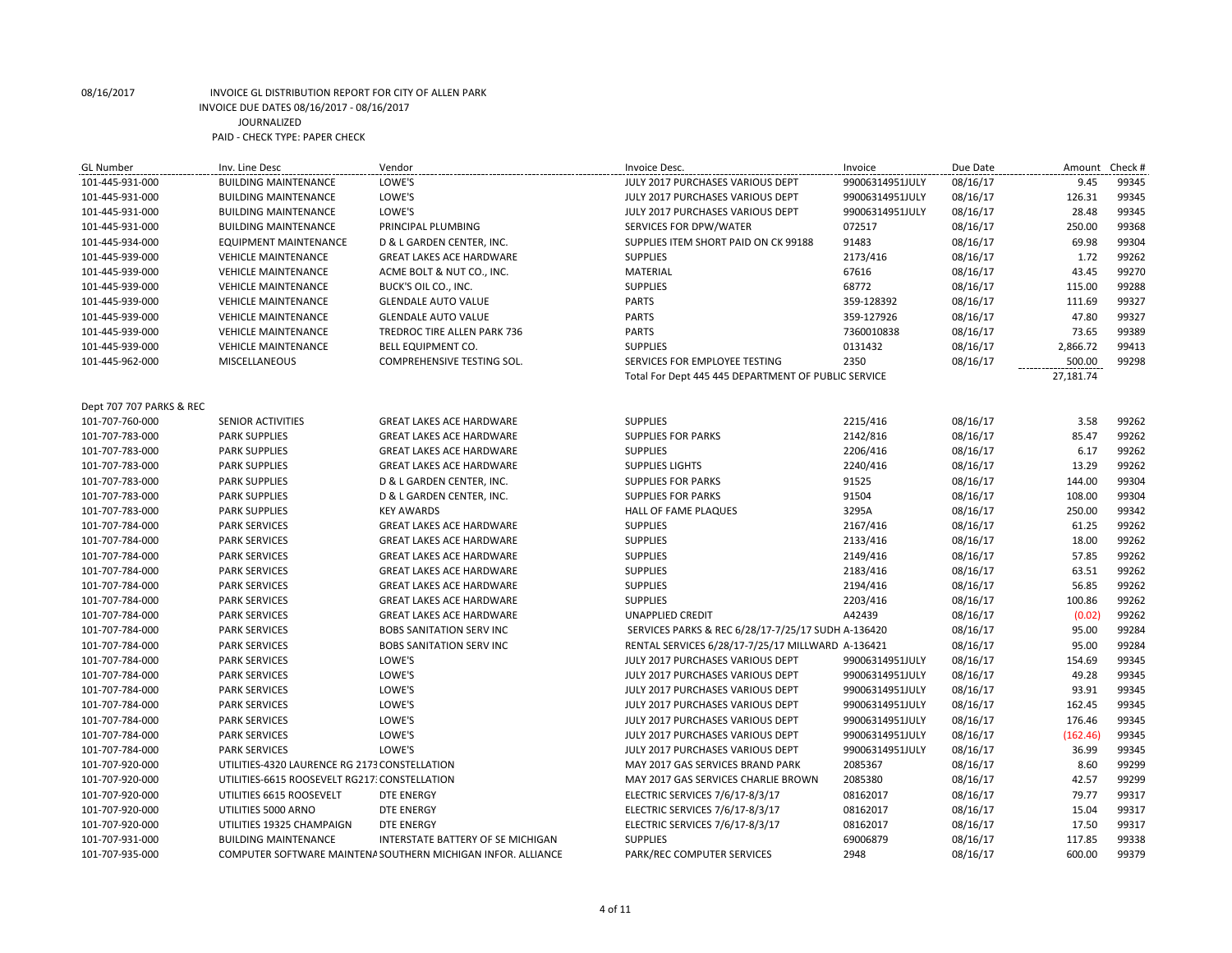| <b>GL Number</b>              | Inv. Line Desc                                | Vendor                              | Invoice Desc.                                         | Invoice         | Due Date | Amount Check # |       |
|-------------------------------|-----------------------------------------------|-------------------------------------|-------------------------------------------------------|-----------------|----------|----------------|-------|
|                               |                                               |                                     | Total For Dept 707 707 PARKS & REC                    |                 |          | 2,551.46       |       |
| Dept 751 751 COMMUNITY CENTER |                                               |                                     |                                                       |                 |          |                |       |
| 101-751-757-000               | <b>OPERATING SUPPLIES</b>                     | GORDON FOOD SERV.                   | <b>SUPPLIES</b>                                       | 917051888       | 08/16/17 | 108.71         | 99329 |
| 101-751-816-000               | PROF. SERV. - OTHER                           | JERRY COHEN ELITE LAB INC           | AUG 2017 COOLING WATR TREATMENT                       | 7387            | 08/16/17 | 200.00         | 99340 |
| 101-751-816-000               | PROF. SERV. - OTHER                           | MICHIGAN CNG SYSTEMS, LLC           | <b>SERVICES</b>                                       | 1834            | 08/16/17 | 1,900.00       | 99347 |
| 101-751-920-000               | UTILITIES-15800 WHITE AVE RG21. CONSTELLATION |                                     | MAY 2017 GAS SERVICES CIVIC ARENA                     | 2085400         | 08/16/17 | 2,088.11       | 99299 |
| 101-751-920-000               | <b>UTILITIES</b>                              | <b>DIRECTV</b>                      | SERVICES FOR COMM CTR 8/3/17-9/7/17                   | 32079763276     | 08/16/17 | 138.98         | 99307 |
| 101-751-920-000               | UTILITIES                                     | <b>ALLEN PARK WATER</b>             | YEARLY SPRINKLERS COMM CENTER 7/1/16-7/1 401-WJ158-OA |                 | 08/16/17 | 95.95          | 99409 |
| 101-751-931-000               | <b>BUILDING MAINTENANCE</b>                   | <b>GREAT LAKES ACE HARDWARE</b>     | <b>SUPPLIES</b>                                       | 2164/416        | 08/16/17 | 41.78          | 99262 |
| 101-751-931-000               | <b>BUILDING MAINTENANCE</b>                   | <b>GREAT LAKES ACE HARDWARE</b>     | <b>SUPPLIES</b>                                       | 2175/416        | 08/16/17 | 28.49          | 99262 |
| 101-751-931-000               | <b>BUILDING MAINTENANCE</b>                   | <b>GREAT LAKES ACE HARDWARE</b>     | <b>SUPPLIES</b>                                       | 2170/416        | 08/16/17 | 10.62          | 99262 |
| 101-751-931-000               | <b>BUILDING MAINTENANCE</b>                   | <b>GREAT LAKES ACE HARDWARE</b>     | <b>SUPPLIES</b>                                       | 2162/416        | 08/16/17 | 20.97          | 99262 |
| 101-751-931-000               | <b>BUILDING MAINTENANCE</b>                   | <b>GREAT LAKES ACE HARDWARE</b>     | <b>SUPPLIES</b>                                       | 2160/416        | 08/16/17 | 19.45          | 99262 |
| 101-751-931-000               | <b>BUILDING MAINTENANCE</b>                   | <b>GREAT LAKES ACE HARDWARE</b>     | <b>SUPPLIES</b>                                       | 2176/416        | 08/16/17 | 15.75          | 99262 |
| 101-751-931-000               | <b>BUILDING MAINTENANCE</b>                   | <b>GREAT LAKES ACE HARDWARE</b>     | <b>SUPPLIES FOR ARENA</b>                             | 2161/416        | 08/16/17 | 59.48          | 99262 |
| 101-751-931-000               | <b>BUILDING MAINTENANCE</b>                   | <b>GREAT LAKES ACE HARDWARE</b>     | <b>SUPPLIES</b>                                       | 2172/416        | 08/16/17 | 19.45          | 99262 |
| 101-751-931-000               | <b>BUILDING MAINTENANCE</b>                   | <b>GREAT LAKES ACE HARDWARE</b>     | <b>SUPPLIES</b>                                       | 2235/416        | 08/16/17 | 6.17           | 99262 |
| 101-751-931-000               | <b>BUILDING MAINTENANCE</b>                   | <b>GREAT LAKES ACE HARDWARE</b>     | <b>SUPPLIES</b>                                       | 2222/416        | 08/16/17 | 50.41          | 99262 |
| 101-751-931-000               | <b>BUILDING MAINTENANCE</b>                   | <b>GREAT LAKES ACE HARDWARE</b>     | <b>SUPPLIES</b>                                       | 2219/416        | 08/16/17 | 17.56          | 99262 |
| 101-751-931-000               | <b>BUILDING MAINTENANCE</b>                   | <b>GREAT LAKES ACE HARDWARE</b>     | <b>SUPPLIES</b>                                       | 2218/416        | 08/16/17 | 7.58           | 99262 |
| 101-751-931-000               | <b>BUILDING MAINTENANCE</b>                   | <b>GREAT LAKES ACE HARDWARE</b>     | <b>SUPPLIES ARENA</b>                                 | 2191/416        | 08/16/17 | 6.26           | 99262 |
| 101-751-931-000               | <b>BUILDING MAINTENANCE</b>                   | <b>GREAT LAKES ACE HARDWARE</b>     | <b>SUPPLIES</b>                                       | 2192/416        | 08/16/17 | 27.90          | 99262 |
| 101-751-931-000               | <b>BUILDING MAINTENANCE</b>                   | <b>GREAT LAKES ACE HARDWARE</b>     | <b>SUPPLIES</b>                                       | 2186/416        | 08/16/17 | 10.25          | 99262 |
| 101-751-931-000               | <b>BUILDING MAINTENANCE</b>                   | <b>GREAT LAKES ACE HARDWARE</b>     | <b>SUPPLIES</b>                                       | 2204/416        | 08/16/17 | 17.43          | 99262 |
| 101-751-931-000               | <b>BUILDING MAINTENANCE</b>                   | <b>GREAT LAKES ACE HARDWARE</b>     | <b>SUPPLIES</b>                                       | 2189/416        | 08/16/17 | 11.62          | 99262 |
| 101-751-931-000               | <b>BUILDING MAINTENANCE</b>                   | <b>GREAT LAKES ACE HARDWARE</b>     | <b>SUPPLIES</b>                                       | 2202/416        | 08/16/17 | 16.70          | 99262 |
| 101-751-931-000               | <b>BUILDING MAINTENANCE</b>                   | <b>GREAT LAKES ACE HARDWARE</b>     | <b>SUPPLIES</b>                                       | 2179/416        | 08/16/17 | 21.62          | 99262 |
| 101-751-931-000               | <b>BUILDING MAINTENANCE</b>                   | <b>GREAT LAKES ACE HARDWARE</b>     | <b>SUPPLIES FOR ARENA</b>                             | 2239/416        | 08/16/17 | 1.92           | 99262 |
| 101-751-931-000               | <b>BUILDING MAINTENANCE</b>                   | CAMFIL USA INC LIVONIA              | SUPPLIES FOR COMM CTR                                 | 702231          | 08/16/17 | 268.36         | 99290 |
| 101-751-931-000               | <b>BUILDING MAINTENANCE</b>                   | <b>DOWNRIVER REFRIGERATION</b>      | PARTS FOR COMM CENTER                                 | 1559083         | 08/16/17 | 96.33          | 99310 |
| 101-751-931-000               | <b>BUILDING MAINTENANCE</b>                   | <b>EXPERT HEATING &amp; COOLING</b> | WORKING ON LENNOX RTU UNITS PARKS & RECW26024         |                 | 08/16/17 | 242.75         | 99321 |
| 101-751-931-000               | <b>BUILDING MAINTENANCE</b>                   | LOWE'S                              | JULY 2017 PURCHASES VARIOUS DEPT                      | 99006314951JULY | 08/16/17 | 145.82         | 99345 |
| 101-751-931-000               | <b>BUILDING MAINTENANCE</b>                   | LOWE'S                              | JULY 2017 PURCHASES VARIOUS DEPT                      | 99006314951JULY | 08/16/17 | 25.24          | 99345 |
| 101-751-931-000               | <b>BUILDING MAINTENANCE</b>                   | NETWORK SERVICES COMPANY            | <b>SUPPLIES</b>                                       | 6461250-01      | 08/16/17 | 26.77          | 99358 |
| 101-751-934-000               | <b>EQUIPMENT MAINTENANCE</b>                  | <b>GRAINGER</b>                     | <b>PARTS</b>                                          | 9524898393      | 08/16/17 | 52.16          | 99330 |
| 101-751-934-000               | <b>EQUIPMENT MAINTENANCE</b>                  | SOUTHERN MICHIGAN INFOR. ALLIANCE   | COMM CENTER ON QUOTE FOR SPECS ON AP N 2968           |                 | 08/16/17 | 40.00          | 99379 |
|                               |                                               |                                     | Total For Dept 751 751 COMMUNITY CENTER               |                 |          | 5,840.59       |       |
| Dept 803 HISTORICAL           |                                               |                                     |                                                       |                 |          |                |       |
| 101-803-985-000               | <b>CAPITAL OUTLAY</b>                         | LOWE'S                              | JULY 2017 PURCHASES VARIOUS DEPT                      | 99006314951JULY | 08/16/17 | 236.55         | 99345 |
|                               |                                               |                                     | Total For Dept 803 HISTORICAL                         |                 |          | 236.55         |       |
|                               |                                               |                                     | Total For Fund 101 GENERAL FUND                       |                 |          | 539,461.07     |       |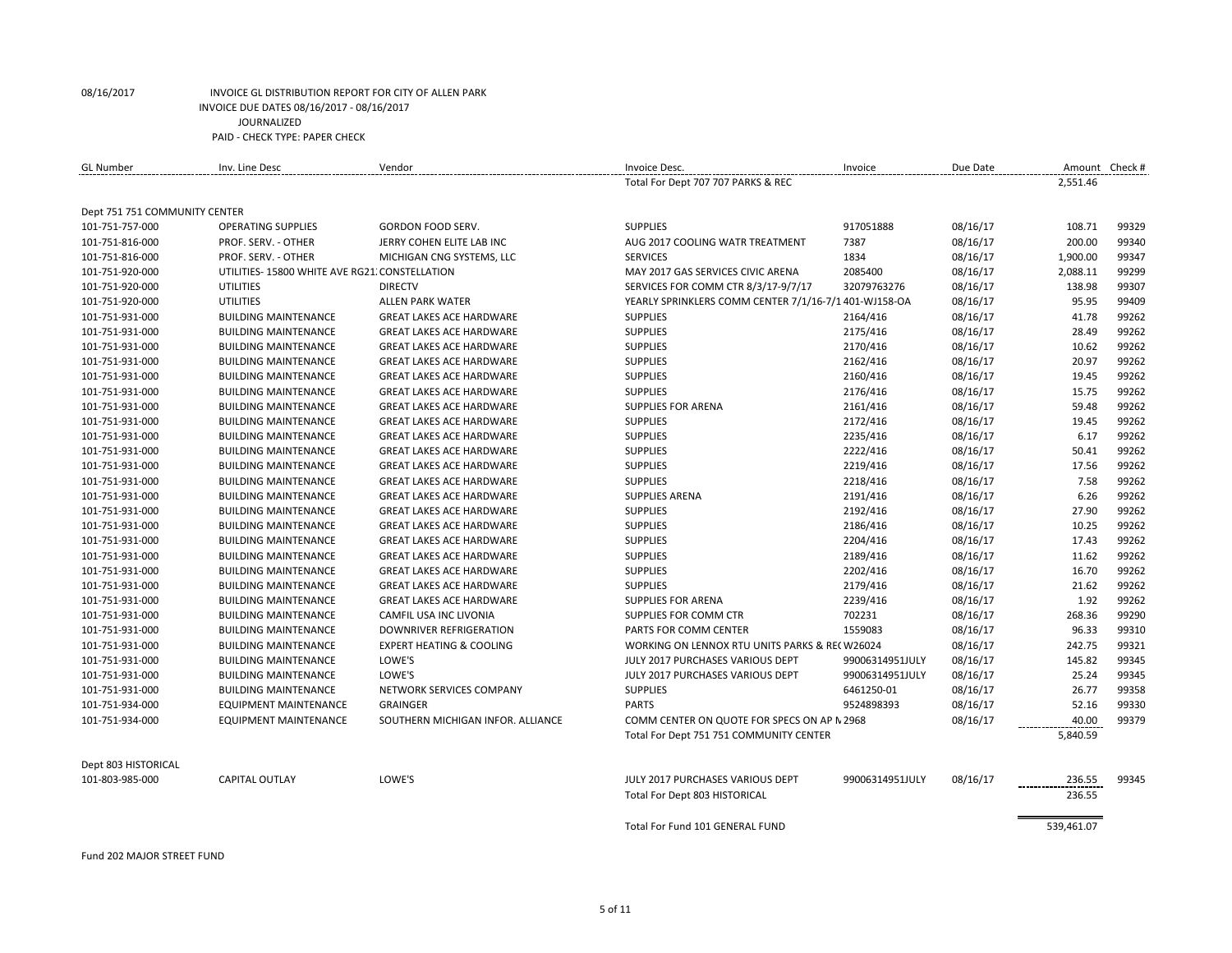| <b>GL Number</b>                  | Inv. Line Desc                         | Vendor                                                   | Invoice Desc.                                                         | Invoice       | Due Date |                  | Amount Check # |
|-----------------------------------|----------------------------------------|----------------------------------------------------------|-----------------------------------------------------------------------|---------------|----------|------------------|----------------|
| Dept 475 475 TRAFFIC SERVICES     |                                        |                                                          |                                                                       |               |          |                  |                |
| 202-475-703-050                   |                                        | INTERFUND LABOR/EQUIP - TRAFF WAYNE COUNTY - ACCTS. REC. | TRAFFIC SIGNAL ENERGY 6/17<br>Total For Dept 475 475 TRAFFIC SERVICES | 1008693       | 08/16/17 | 119.78<br>119.78 | 99399          |
| Dept 479 PRESERVATION - STREETS   |                                        |                                                          |                                                                       |               |          |                  |                |
| 202-479-757-000                   | <b>OPERATING SUPPLIES</b>              | AJAX MATERIALS CORP.                                     | <b>SUPPLIES FOR DPS</b>                                               | 214903        | 08/16/17 | 229.50           | 99273          |
| 202-479-820-000                   | <b>ENGINEERING</b>                     | C.E. RAINES COMPANY                                      | JOB AP-52M MAJOR ROAD SECTIONING                                      | 14421         | 08/16/17 | 9,560.00         | 99293          |
|                                   |                                        |                                                          | Total For Dept 479 PRESERVATION - STREETS                             |               |          | 9,789.50         |                |
|                                   |                                        |                                                          | Total For Fund 202 MAJOR STREET FUND                                  |               |          | 9,909.28         |                |
| Fund 203 LOCAL STREET FUND        |                                        |                                                          |                                                                       |               |          |                  |                |
| Dept 475 475 TRAFFIC SERVICES     |                                        |                                                          |                                                                       |               |          |                  |                |
| 203-475-757-000                   | <b>OPERATING SUPPLIES</b>              | 3M                                                       | <b>SUPPLIES</b>                                                       | SS73650       | 08/16/17 | 531.00           | 99259          |
|                                   |                                        |                                                          | Total For Dept 475 475 TRAFFIC SERVICES                               |               |          | 531.00           |                |
| Dept 479 PRESERVATION - STREETS   |                                        |                                                          |                                                                       |               |          |                  |                |
| 203-479-757-000                   | <b>OPERATING SUPPLIES</b>              | AJAX MATERIALS CORP.                                     | <b>SUPPLIES FOR DPS</b>                                               | 214903        | 08/16/17 | 229.50           | 99273          |
| 203-479-801-200                   | MILLAGE - CONSTRUCTION                 | <b>GV CEMENT CONTRACTING COMPANY</b>                     | JOB AP-35 PMT PMT#6 FOR 2017 ST REPLACEM 17-143                       |               | 08/16/17 | 227,549.57       | 99333          |
|                                   |                                        |                                                          | Total For Dept 479 PRESERVATION - STREETS                             |               |          | 227,779.07       |                |
| Dept 483 ADMINISTRATION - STREETS |                                        |                                                          |                                                                       |               |          |                  |                |
| 203-483-820-000                   | <b>ENGINEERING</b>                     | C.E. RAINES COMPANY                                      | JOB AP-52 2017 ST SECTIONINIG                                         | 14420         | 08/16/17 | 1,383.52         | 99293          |
| 203-483-820-000                   | ENGINEERING                            | C.E. RAINES COMPANY                                      | JOB AP-02 PROP SPLIT FOR OLD CITY HALL                                | 14412         | 08/16/17 | 486.00           | 99293          |
| 203-483-820-000                   | ENGINEERING                            | C.E. RAINES COMPANY                                      | JOB AP-35 2017 ROAD PAVING PROJECTS                                   | 14408         | 08/16/17 | 29,748.11        | 99293          |
|                                   |                                        |                                                          | Total For Dept 483 ADMINISTRATION - STREETS                           |               |          | 31,617.63        |                |
|                                   |                                        |                                                          | Total For Fund 203 LOCAL STREET FUND                                  |               |          | 259,927.70       |                |
| Fund 226 RUBBISH FUND             |                                        |                                                          |                                                                       |               |          |                  |                |
| Dept 450 450 RUBBISH              |                                        |                                                          |                                                                       |               |          |                  |                |
| 226-450-817-000                   | <b>WASTE DISPOSAL</b>                  | ADVANCED DISPOSAL SERVICES                               | AUG 2017 DISPOSAL SERVICES                                            | V30001421226  | 08/16/17 | 130,945.66       | 99271          |
| 226-450-819-000                   | <b>WASTE DISPOSAL</b>                  | RIVERVIEW, CITY OF                                       | JUNE 2017 DEMOLITION                                                  | 80033         | 08/16/17 | 316.43           | 99373          |
| 226-450-819-000                   | <b>WASTE DISPOSAL</b>                  | RIVERVIEW, CITY OF                                       | JUNE 2017 WOOD DISPOSAL                                               | 80034         | 08/16/17 | 837.69           | 99373          |
|                                   |                                        |                                                          | Total For Dept 450 450 RUBBISH                                        |               |          | 132,099.78       |                |
|                                   |                                        |                                                          | Total For Fund 226 RUBBISH FUND                                       |               |          | 132,099.78       |                |
| Fund 249 BUILDING FUND            |                                        |                                                          |                                                                       |               |          |                  |                |
| Dept 000                          |                                        |                                                          |                                                                       |               |          |                  |                |
| 249-000-607-000                   | <b>FEES REVENUE</b>                    | ANTO GLASS BLOCK INC                                     | <b>CONTRACTOR REGISTERED TWICE</b>                                    | REFUND        | 08/16/17 | 45.00            | 99274          |
| 249-000-607-000                   | <b>FEES REVENUE</b>                    | <b>COLONIAL HEATING &amp; COOLING</b>                    | CANCELLED PERMITS PM170271-PE170305                                   | REFUND        | 08/16/17 | 140.25           | 99297          |
| 249-000-607-000                   | FEES REVENUE 154.00-15%=130.90 MR ROOF |                                                          | CANCELLED PERMIT PB170790                                             | <b>REFUND</b> | 08/16/17 | 130.90           | 99354          |
|                                   |                                        |                                                          | Total For Dept 000                                                    |               |          | 316.15           |                |

Dept 371 371 BUILDING DEPARTMENT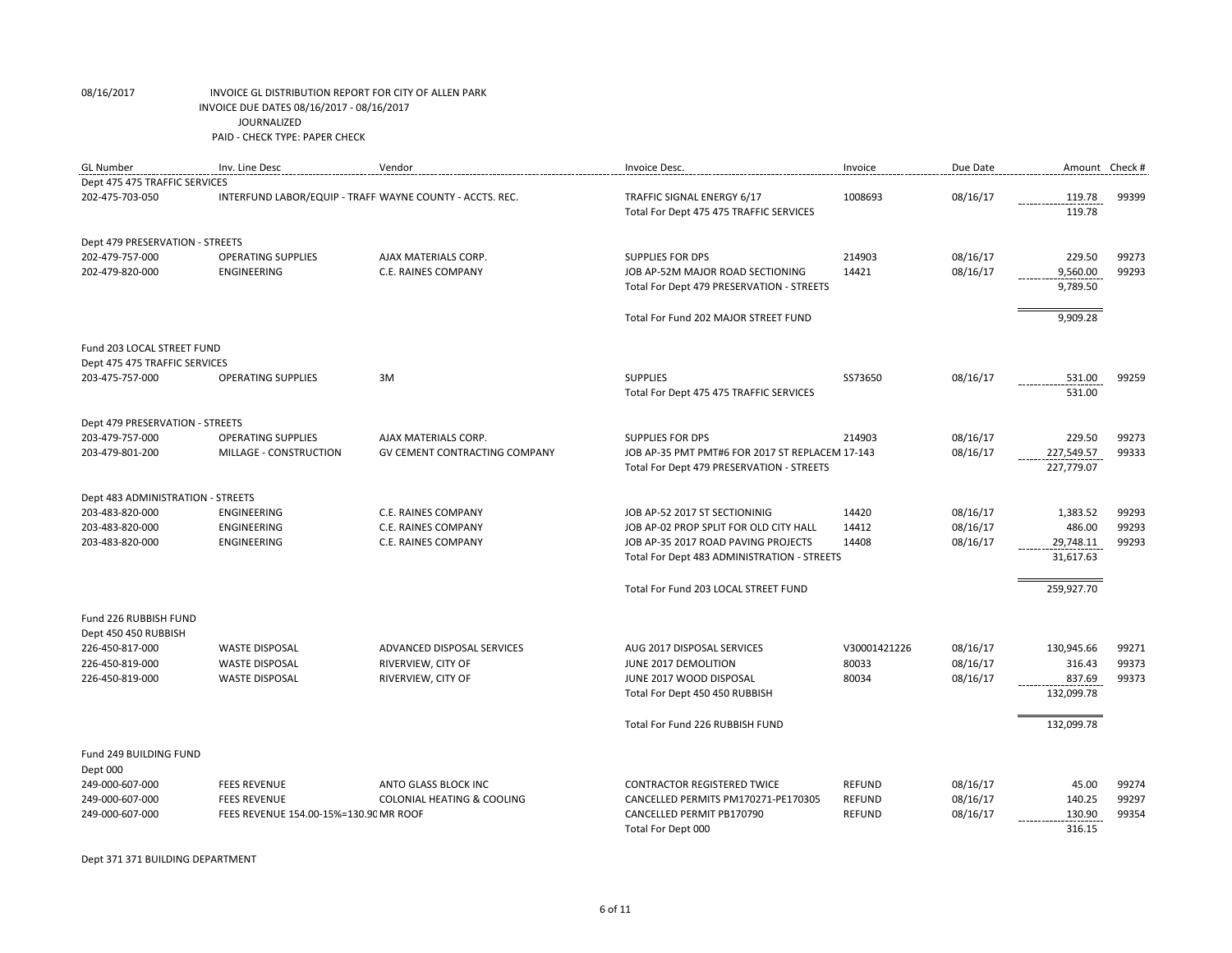| <b>GL</b> Number                   | Inv. Line Desc                                 | Vendor                                                           | Invoice Desc.                                           | Invoice      | Due Date | Amount Check # |       |
|------------------------------------|------------------------------------------------|------------------------------------------------------------------|---------------------------------------------------------|--------------|----------|----------------|-------|
| 249-371-722-100                    |                                                | RETIREMENT CONTRIBUTION- DB EPNC INSTITUTIONAL INV.-BARB CITIZEN | AUG 2017 PENSION CONTRIBUTION                           | AUGUST 2017  | 08/16/17 | 5,150.00       | 99366 |
| 249-371-853-000                    | TELEPHONE-DAVE BOOMER                          | <b>VERIZON WIRELESS</b>                                          | PHONE SERVICES 7/2/17-8/1/17 VARIOUS DEPT 9790124059    |              | 08/16/17 | 50.03          | 99393 |
| 249-371-935-000                    |                                                | COMPUTER SOFTWARE MAINTENA SOUTHERN MICHIGAN INFOR. ALLIANCE     | <b>BLDG SERVICES EMAIL SETUP</b>                        | 2946         | 08/16/17 | 120.00         | 99379 |
| 249-371-946-000                    | <b>EQUIPMENT LEASE-BLDG DEPT</b>               | <b>TOSHIBA FINANCIAL SERVICES</b>                                | COPIER SERVICES 7/15/17-8/15/17                         | 335849337    | 08/16/17 | 510.48         | 99388 |
|                                    |                                                |                                                                  | Total For Dept 371 371 BUILDING DEPARTMENT              |              |          | 5,830.51       |       |
|                                    |                                                |                                                                  | Total For Fund 249 BUILDING FUND                        |              |          | 6,146.66       |       |
| Fund 250 DDA OPERATING             |                                                |                                                                  |                                                         |              |          |                |       |
| Dept 000                           |                                                |                                                                  |                                                         |              |          |                |       |
| 250-000-801-001                    | <b>LAWN SERVICES</b>                           | <b>D&amp;B LANDSCAPING INC</b>                                   | ECORSE WEED N FEED ROUND 2                              | 141288       | 08/16/17 | 215.00         | 99303 |
| 250-000-801-001                    | <b>LAWN SERVICES</b>                           | <b>MUZZIN BROTHERS LLC</b>                                       | MOWING FOR DDA OFFICE 4 OF 8                            | 1406         | 08/16/17 | 536.25         | 99356 |
| 250-000-826-000                    | <b>LEGAL SERVICES</b>                          | MILLER & MILLER, P.C.                                            | LEGAL SERVICES JULY 2017                                | A-08012017   | 08/16/17 | 1,250.00       | 99349 |
| 250-000-853-000                    | <b>TELEPHONE</b>                               | <b>WOW</b>                                                       | SERVICES 7/12/17-8/11/17 DDA OFFICE                     | 014467854    | 08/16/17 | 165.74         | 99402 |
| 250-000-920-000                    | <b>UTILITIES</b>                               | <b>DTE ENERGY</b>                                                | 17425 ECORSE RD PARKING LOT LIGHTS 6/13/1 910007536873  |              | 08/16/17 | 15.07          | 99311 |
| 250-000-920-000                    | <b>UTILITIES</b>                               | <b>DTE ENERGY</b>                                                | 5951 N ALLEN RD SERVICES 7/4/17-8/2/17                  | 910007536998 | 08/16/17 | 299.29         | 99312 |
| 250-000-920-000                    | <b>UTILITIES</b>                               | <b>DTE ENERGY</b>                                                | 15500 BEATRICE PARKING LOT LIGHTS 7/4/17-8 910005331970 |              | 08/16/17 | 172.91         | 99313 |
| 250-000-920-000                    | <b>UTILITIES</b>                               | <b>DTE ENERGY</b>                                                | 6543 ALLEN RD SERVICES 7/5/17-8/3/17                    | 910021109236 | 08/16/17 | 32.27          | 99314 |
| 250-000-920-000                    | <b>UTILITIES</b>                               | <b>DTE ENERGY</b>                                                | 6543 ALLEN RD DDA OFFICE 7/4/17-8/2/17                  | 910008199275 | 08/16/17 | 209.90         | 99315 |
| 250-000-920-000                    | <b>UTILITIES</b>                               | <b>DTE ENERGY</b>                                                | 5301 ALLEN RD PARKING LOT LIGHTS 7/6/17-8/ 910006782213 |              | 08/16/17 | 75.45          | 99316 |
| 250-000-931-000                    | <b>BUILDING MAINTENANCE</b>                    | <b>HADDIX ELECTRIC</b>                                           | AUG 2016 LIGHT CHECK                                    | 8704         | 08/16/17 | 1,212.50       | 99334 |
| 250-000-931-000                    | <b>BUILDING MAINTENANCE</b>                    | PROPERTY MANAGEMENT                                              | WINDOW CLEANING DDA OFFICE JULY 2017                    | 8699         | 08/16/17 | 30.00          | 99371 |
| 250-000-931-000                    | <b>BUILDING MAINTENANCE</b>                    | WISNIEWSKI, ANTONIA                                              | DDA OFFICE CLEANING JULY 2017                           | 463773       | 08/16/17 | 90.00          | 99401 |
| 250-000-942-000                    | RENT                                           | JONICK PROPERTIES, LLC                                           | DDA OFFICE RENT SUMMER TAXES                            | 202          | 08/16/17 | 4,244.22       | 99341 |
| 250-000-960-000                    | MARKETING/PROMOTIONS                           | BRENDEL'S SEPTIC TANK SERV.                                      | TOILET RENTAL 7/23/17-8/19/17                           | 136504       | 08/16/17 | 105.00         | 99285 |
| 250-000-962-000                    | MISCELLANEOUS                                  | <b>DOWNRIVER PEST CONTROL</b>                                    | <b>QUANDT ALLEY MAINTENANCE</b>                         | 07/21/2017   | 08/16/17 | 130.00         | 99309 |
|                                    |                                                |                                                                  | Total For Dept 000                                      |              |          | 8,783.60       |       |
|                                    |                                                |                                                                  | Total For Fund 250 DDA OPERATING                        |              |          | 8,783.60       |       |
| Fund 265 DRUG FORFEITURE - FEDERAL |                                                |                                                                  |                                                         |              |          |                |       |
| Dept 000                           |                                                |                                                                  |                                                         |              |          |                |       |
| 265-000-939-000                    | <b>VEHICLE MAINTENANCE</b>                     | <b>GLENDALE AUTO VALUE</b>                                       | <b>PARTS</b>                                            | 359-128676   | 08/16/17 | 77.94          | 99327 |
| 265-000-939-000                    | <b>VEHICLE MAINTENANCE</b>                     | <b>GLENDALE AUTO VALUE</b>                                       | <b>PARTS</b>                                            | 359-124708   | 08/16/17 | 28.14          | 99327 |
| 265-000-939-000                    | <b>VEHICLE MAINTENANCE</b>                     | TREDROC TIRE ALLEN PARK 736                                      | <b>PARTS</b>                                            | 7360009450   | 08/16/17 | 468.52         | 99389 |
| 265-000-939-000                    | <b>VEHICLE MAINTENANCE</b>                     | WINDER POLICE EQUIPMENT INC.                                     | <b>PARTS</b>                                            | 20171802     | 08/16/17 | 311.35         | 99400 |
| 265-000-984-000                    | COMPUTER EQUIPMENT/SOFTWAITHOMSON REUTERS-WEST |                                                                  | POLICE SERVICES 7/1/17-7/31/17                          | 836560053    | 08/16/17 | 170.00         | 99387 |
|                                    |                                                |                                                                  | Total For Dept 000                                      |              |          | 1,055.95       |       |
|                                    |                                                |                                                                  | Total For Fund 265 DRUG FORFEITURE - FEDERAL            |              |          | 1,055.95       |       |
| Fund 271 LIBRARY                   |                                                |                                                                  |                                                         |              |          |                |       |
| Dept 000                           |                                                |                                                                  |                                                         |              |          |                |       |
| 271-000-728-000                    | OFFICE SUPPLIES                                | DEMCO, INC.                                                      | <b>MISC LIBRARY SUPPLIES</b>                            | 6180530      | 08/16/17 | 449.74         | 99305 |
| 271-000-728-000                    | OFFICE SUPPLIES                                | MOTION PICTURE LICENSING CORP                                    | MOTION PICTURE LISC 10/1/17-10/1/18                     | 504100946    | 08/16/17 | 190.45         | 99353 |
| 271-000-728-000                    | <b>OFFICE SUPPLIES</b>                         | <b>NEUTRON INDUSTRIES</b>                                        | <b>SUPPLIES FOR LIBRARY</b>                             | 900122832    | 08/16/17 | 373.65         | 99359 |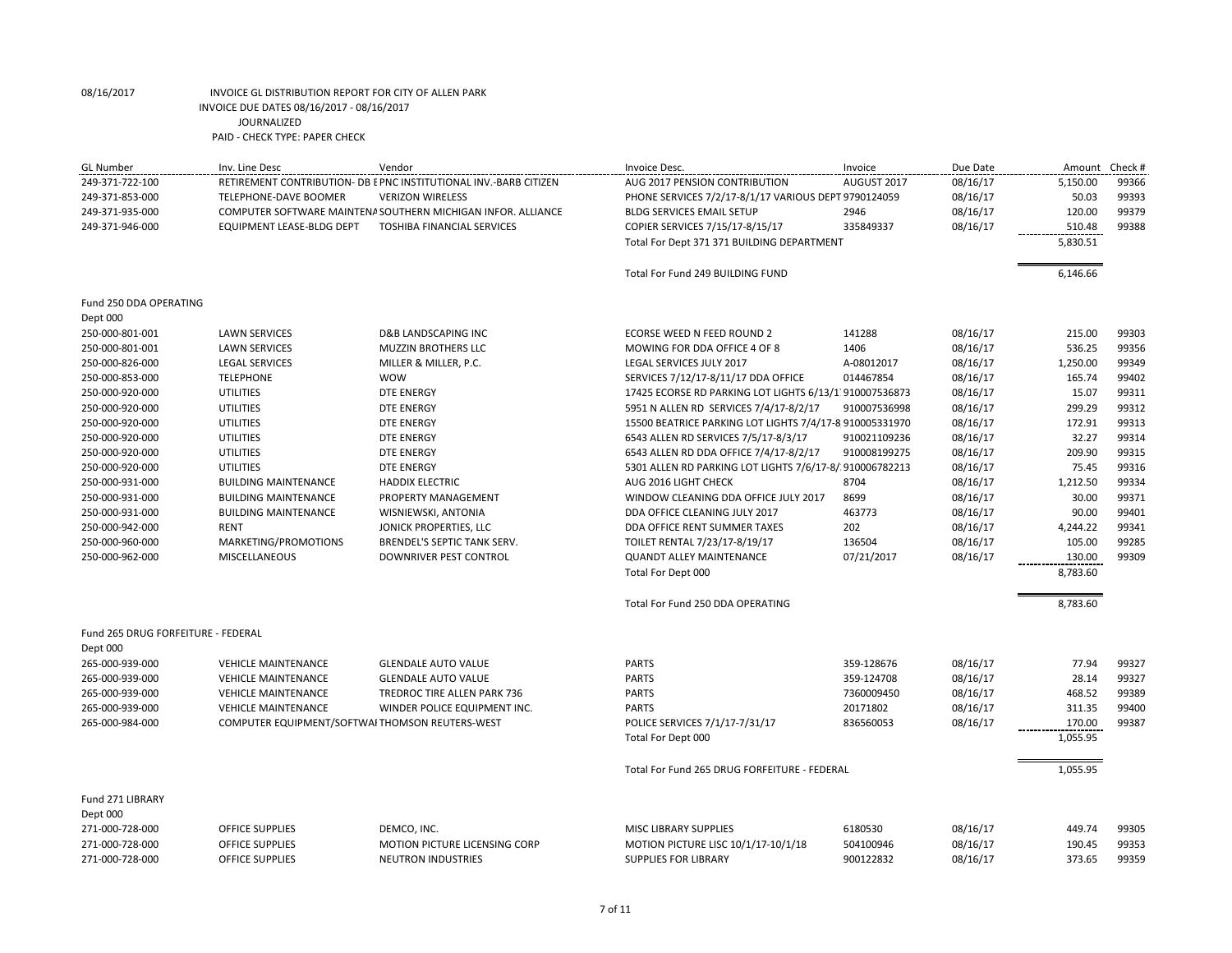| <b>GL Number</b>              | Inv. Line Desc                                         | Vendor                              | Invoice Desc.                                          | Invoice         | Due Date | Amount    | Check # |
|-------------------------------|--------------------------------------------------------|-------------------------------------|--------------------------------------------------------|-----------------|----------|-----------|---------|
| 271-000-757-000               | <b>OPERATING SUPPLIES</b>                              | ABSOLUTELY BAFFLING MAGIC           | ADULT SUMMER READING AUG 8,2017                        | AUG 8,2017      | 08/16/17 | 750.00    | 99260   |
| 271-000-757-000               | <b>OPERATING SUPPLIES</b>                              | <b>INKHEAD PROMOTIONS PRODUCTS</b>  | <b>SUPPLIES FOR LIBRARY</b>                            | 377106          | 08/16/17 | 1,152.00  | 99337   |
| 271-000-757-000               | <b>OPERATING SUPPLIES</b>                              | NATIONAL PEN CORP.                  | <b>SUPPLIES FOR LIBRARY</b>                            | 109389487       | 08/16/17 | 784.90    | 99357   |
| 271-000-757-000               | <b>OPERATING SUPPLIES</b>                              | ORGANIZATION BAT CONSERVATION       | DEPOSIT FOR PROGRAM SEPT 26,2017                       | 4852            | 08/16/17 | 50.00     | 99362   |
| 271-000-757-000               | <b>OPERATING SUPPLIES</b>                              | SWINEHART, BRANDI                   | REIMBURSEMENT FOR SUMMER READING PRO REIMBURSEMENT     |                 | 08/16/17 | 105.42    | 99383   |
| 271-000-757-000               | <b>OPERATING SUPPLIES</b>                              | THE RING OF STEEL                   | SUMMER PROGRAM FOR LIBRARY JULY 25,201. 1706102        |                 | 08/16/17 | 375.00    | 99386   |
| 271-000-828-000               | <b>MATERIALS</b>                                       | <b>BLAKNEY, SANDI</b>               | REIMBURSEMENT FOR LIBRARY MATERIALS                    | REIMBURSEMENT   | 08/16/17 | 127.20    | 99277   |
| 271-000-828-000               | <b>MATERIALS</b>                                       | SCOLA                               | WEBSITE SERVICES FOR LIBRARY 5/1/17-4/30/1 5268        |                 | 08/16/17 | 160.00    | 99376   |
| 271-000-828-000               | <b>MATERIALS</b>                                       | <b>STEINWAY INC</b>                 | <b>SUPPLIES FOR LIBRARY</b>                            | 36091           | 08/16/17 | 75.95     | 99410   |
| 271-000-828-000               | <b>MATERIALS</b>                                       | <b>BAKER &amp; TAYLOR</b>           | <b>MATERIALS FOR LIBRARY</b>                           | 2033029937      | 08/16/17 | 399.85    | 99411   |
| 271-000-920-000               | UTILITIES-8100 ALLEN RG217330                          | CONSTELLATION                       | MAY 2017 GAS SERVICES LIBRARY                          | 2085384         | 08/16/17 | 26.65     | 99299   |
| 271-000-920-000               | UTILITIES                                              | CONSTELLATION                       | MAY 2017 GAS SERVICES LIBRARY                          | 2085384         | 08/16/17 | (26.65)   | 99299   |
| 271-000-920-000               | UTILITIES                                              | <b>ALLEN PARK WATER</b>             | LIBRARY WATER BILL SERVICES 4/1/17-7/1/17              | 390-AL081-00    | 08/16/17 | 321.40    | 99409   |
| 271-000-931-000               | <b>BUILDING MAINTENANCE</b>                            | <b>COVERALL NORTH AMERICA</b>       | COMM CLEANING SERVICES 8/1/17-8/31/17                  | 1340244686      | 08/16/17 | 835.00    | 99302   |
| 271-000-931-000               | <b>BUILDING MAINTENANCE</b>                            | LOWE'S                              | JULY 2017 PURCHASES VARIOUS DEPT                       | 99006314951JULY | 08/16/17 | 33.00     | 99345   |
| 271-000-931-000               | <b>BUILDING MAINTENANCE</b>                            | PANETTA'S LANDSCAPE SUPPLIES        | <b>SERVICES</b>                                        | 4445            | 08/16/17 | 1,440.04  | 99363   |
| 271-000-931-000               | <b>BUILDING MAINTENANCE</b>                            | PANETTA'S LANDSCAPE SUPPLIES        | <b>SUPPLIES FOR LIBRARY</b>                            | C6163           | 08/16/17 | 1,440.04  | 99363   |
| 271-000-931-000               | <b>BUILDING MAINTENANCE</b>                            | THE GARLAND COMPANY INC             | <b>INFRARED SCAN</b>                                   | CI-GUS0134857   | 08/16/17 | 350.00    | 99385   |
|                               |                                                        |                                     | Total For Dept 000                                     |                 |          | 9,413.64  |         |
|                               |                                                        |                                     |                                                        |                 |          |           |         |
|                               |                                                        |                                     | <b>Total For Fund 271 LIBRARY</b>                      |                 |          | 9,413.64  |         |
|                               |                                                        |                                     |                                                        |                 |          |           |         |
| Fund 401 CAPITAL PROJECT FUND |                                                        |                                     |                                                        |                 |          |           |         |
| Dept 000                      |                                                        |                                     |                                                        |                 |          |           |         |
| 401-000-985-005               | CAPITAL OUTLAY-COMMUNITY CTI HOLBROOK'S ROOFING CO INC |                                     | PAYMENT 1 OF 2 FOR LABOR AND SUPPLIES REI 98707-1      |                 | 08/16/17 | 86,437.00 | 99335   |
|                               |                                                        |                                     | Total For Dept 000                                     |                 |          | 86,437.00 |         |
|                               |                                                        |                                     |                                                        |                 |          |           |         |
|                               |                                                        |                                     | Total For Fund 401 CAPITAL PROJECT FUND                |                 |          | 86,437.00 |         |
|                               |                                                        |                                     |                                                        |                 |          |           |         |
| Fund 592 WATER & SEWER        |                                                        |                                     |                                                        |                 |          |           |         |
| Dept 000                      |                                                        |                                     |                                                        |                 |          |           |         |
| 592-000-275-000               | 10-WATER                                               | <b>BRAD RICHTER</b>                 | UB refund for account: 290-AN152-30                    | 08/14/2017      | 08/16/17 | 219.65    | 99351   |
| 592-000-275-000               | 10-WATER                                               | <b>CITY OF ALLEN PARK</b>           | UB REFUND FOR ACCOUNT: 700-LA071-81 PAY 30026010063000 |                 | 08/16/17 | 263.06    | 99352   |
| 592-000-461-000               | <b>WATER SALES</b>                                     | <b>FDM CONTRACTING INC</b>          | NO CHARGE FOR METER DID NOT OPERATE                    | <b>REFUND</b>   | 08/16/17 | 2,660.00  | 99322   |
|                               |                                                        |                                     | Total For Dept 000                                     |                 |          | 3,142.71  |         |
|                               |                                                        |                                     |                                                        |                 |          |           |         |
| Dept 600 WATER                |                                                        |                                     |                                                        |                 |          |           |         |
| 592-600-748-000               | <b>HYDRANT MAINTENANCE</b>                             | <b>GREAT LAKES ACE HARDWARE</b>     | <b>SUPPLIES</b>                                        | 2188/416        | 08/16/17 | 37.98     | 99262   |
| 592-600-748-000               | <b>HYDRANT MAINTENANCE</b>                             | <b>GREAT LAKES ACE HARDWARE</b>     | <b>SUPPLIES</b>                                        | 2168/416        | 08/16/17 | 52.22     | 99262   |
| 592-600-873-000               | <b>MAIN MAINTENANCE</b>                                | <b>GREAT LAKES ACE HARDWARE</b>     | <b>SUPPLIES FOR WATERMAIN</b>                          | 2196/416        | 08/16/17 | 56.97     | 99262   |
| 592-600-873-000               | <b>MAIN MAINTENANCE</b>                                | <b>GREAT LAKES ACE HARDWARE</b>     | <b>SUPPLIES WATER</b>                                  | 2169/416        | 08/16/17 | 20.40     | 99262   |
| 592-600-873-000               | <b>MAIN MAINTENANCE</b>                                | LOUIS ORLEANS                       | SOD REPAIR FROM WATER MAIN BREAKS                      | 17-7028         | 08/16/17 | 3,150.00  | 99344   |
| 592-600-873-000               | <b>MAIN MAINTENANCE</b>                                | MICHIGAN BUSINESS & AUCTION SERVICE | SERVICES FOR WATER DEPT                                | 79367           | 08/16/17 | 18.29     | 99367   |
| 592-600-978-004               | <b>CROSS CONNECTION PROGRAM</b>                        | HYDRO DESIGNS, INC.                 | JULY 2017 CROSS CONNECTION INSPECTION/RF 0043775-IN    |                 | 08/16/17 | 1,935.00  | 99336   |
| 592-600-985-000               | <b>CAPITAL OUTLAY</b>                                  | <b>BRICCO EXCAVATING CO LLC</b>     | JOB AP-24 PMT #4 FOR WARWICK/ARLINGTON JOB AP-24       |                 | 08/16/17 | 46,223.86 | 99286   |
|                               |                                                        |                                     |                                                        |                 |          | 51.494.72 |         |
|                               |                                                        |                                     | Total For Dept 600 WATER                               |                 |          |           |         |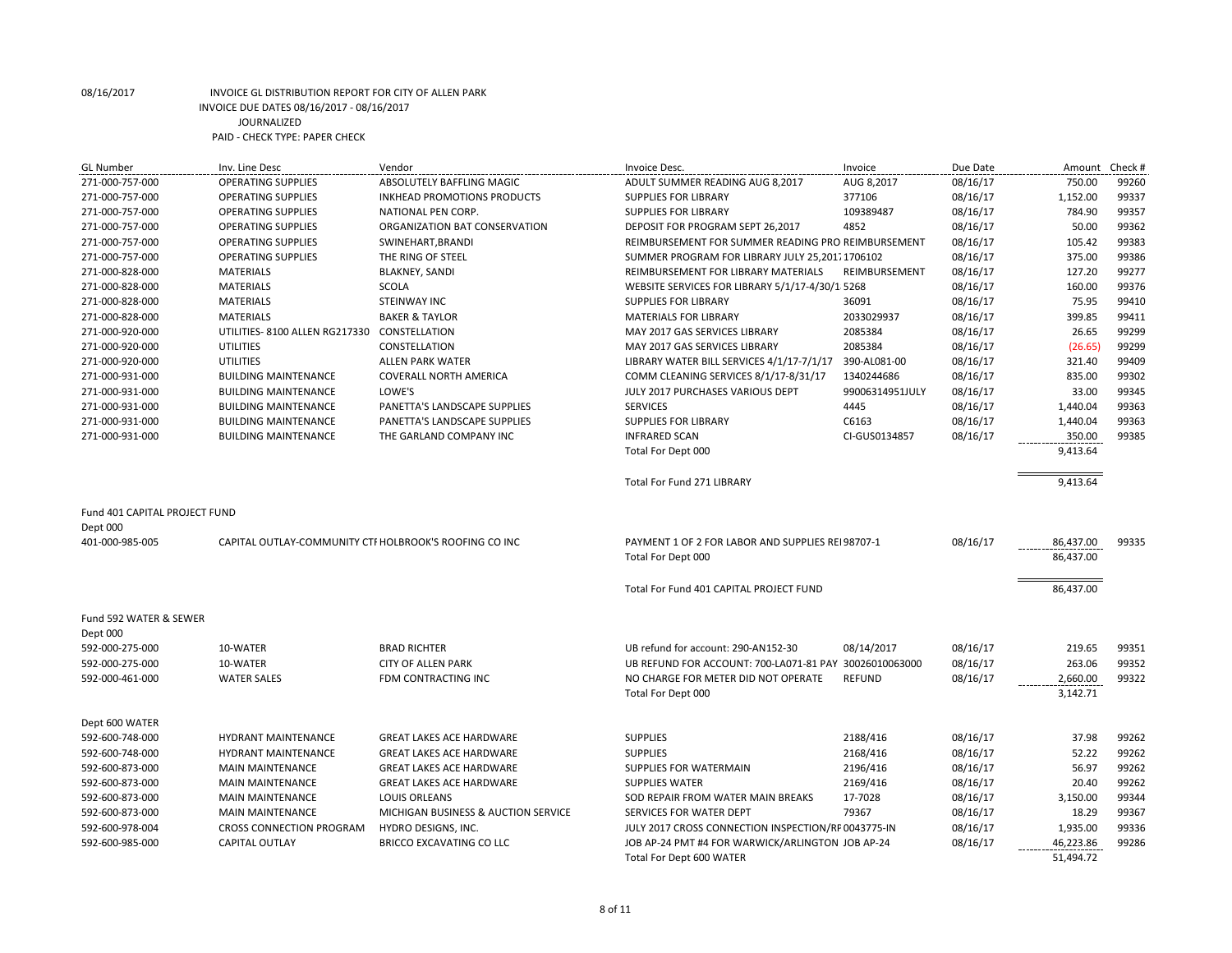| <b>GL Number</b>   | Inv. Line Desc                                | Vendor                            | Invoice Desc.                                        | Invoice         | Due Date | Amount Check # |       |
|--------------------|-----------------------------------------------|-----------------------------------|------------------------------------------------------|-----------------|----------|----------------|-------|
|                    |                                               |                                   |                                                      |                 |          |                |       |
| Dept 601 601 SEWER |                                               |                                   |                                                      |                 |          |                |       |
| 592-601-802-100    | BS&A - COMPUTER SOFTWARE MA BS&A SOFTWARE     |                                   | SERVICES FOR WATER AND ADMIN                         | 113081          | 08/16/17 | 5,263.00       | 99287 |
| 592-601-920-000    | UTILITIES 997 ENTERPRISE                      | <b>DTE ENERGY</b>                 | ELECTRIC SERVICES 7/6/17-8/3/17                      | 08162017        | 08/16/17 | 18.55          | 99317 |
| 592-601-920-000    | UTILITIES SENSUS POLE- 16850 SOL DTE ENERGY   |                                   | ELECTRIC SERVICES 7/6/17-8/3/17                      | 08162017        | 08/16/17 | 60.68          | 99317 |
| 592-601-920-000    | UTILITIES 4230 LAURENCE                       | <b>DTE ENERGY</b>                 | ELECTRIC SERVICES 7/6/17-8/3/17                      | 08162017        | 08/16/17 | 75.20          | 99317 |
| 592-601-920-000    | UTILITIES 4245 ALLEN RD                       | <b>DTE ENERGY</b>                 | ELECTRIC SERVICES 7/6/17-8/3/17                      | 08162017        | 08/16/17 | 122.13         | 99317 |
| 592-601-920-000    | UTILITIES 4245 ALLEN RD                       | <b>DTE ENERGY</b>                 | ELECTRIC SERVICES 7/6/17-8/3/17                      | 08162017        | 08/16/17 | 221.69         | 99317 |
| 592-601-920-000    | UTILITIES 4800 ENTERPRISE                     | <b>DTE ENERGY</b>                 | ELECTRIC SERVICES 7/6/17-8/3/17                      | 08162017        | 08/16/17 | 611.86         | 99317 |
| 592-601-920-000    | UTILITIES 5020 QUANDT                         | <b>DTE ENERGY</b>                 | ELECTRIC SERVICES 7/6/17-8/3/17                      | 08162017        | 08/16/17 | 33.18          | 99317 |
| 592-601-927-050    | SEWAGE DISPOSAL-DETROIT                       | <b>WAYNE COUNTY</b>               | AUG 2017 FIXES EXCESS- PROCESS FROM CREDI 291238     |                 | 08/16/17 | 56,107.00      | 99397 |
| 592-601-927-050    | SEWAGE DISPOSAL-DETROIT                       | <b>WAYNE COUNTY</b>               | AUG 2017 FIXES EXCESS- PROCESS FROM CREDI 291238     |                 | 08/16/17 | (56, 107.00)   | 99397 |
| 592-601-927-050    | SEWAGE DISPOSAL-DETROIT                       | <b>WAYNE COUNTY</b>               | JULY 2017 FIXED EXCESS PROCESS FROM ACCT (290756     |                 | 08/16/17 | 56,107.00      | 99397 |
| 592-601-927-050    | SEWAGE DISPOSAL-DETROIT                       | <b>WAYNE COUNTY</b>               | JULY 2017 FIXED EXCESS PROCESS FROM ACCT (290756)    |                 | 08/16/17 | (56, 107.00)   | 99397 |
| 592-601-927-060    | SEWAGE DISPOSAL- WAYNE COUN DUWA              |                                   | 1% ASSESSMENT OF JUNE 2017 SEWAGE                    | JUNESEWAGE      | 08/16/17 | 705.41         | 99320 |
| 592-601-927-060    | SEWAGE DISPOSAL- WAYNE COUN WAYNE COUNTY      |                                   | JULY SEWAGE PROCESS FROM ON ACCT CREDIT JULYSEWAGE   |                 | 08/16/17 | 70,540.89      | 99397 |
| 592-601-927-060    | SEWAGE DISPOSAL- WAYNE COUN WAYNE COUNTY      |                                   | JULY SEWAGE PROCESS FROM ON ACCT CREDIT JULYSEWAGE   |                 | 08/16/17 | (70, 540.89)   | 99397 |
| 592-601-927-060    | SEWAGE DISPOSAL- WAYNE COUN WAYNE COUNTY      |                                   | JUNE 2017 SEWAGE CHARGES                             | JUNESEWAGE      | 08/16/17 | 70,540.89      | 99397 |
| 592-601-930-000    | <b>SEWER MAINTENANCE</b>                      | <b>USA BLUEBOOK</b>               | <b>SUPPLIES</b>                                      | 318639          | 08/16/17 | 263.70         | 99392 |
| 592-601-939-100    | <b>VEHICLE MAINTENANCE</b>                    | <b>GLOBAL TELEMATIC SOLUTIONS</b> | MONTHLY SUBSCRIPTION 7/27/17-8/26/17                 | 29575           | 08/16/17 | 350.00         | 99328 |
| 592-601-939-100    | <b>VEHICLE MAINTENANCE</b>                    | <b>VILLAGE FORD</b>               | <b>SUPPLIES</b>                                      | 259749          | 08/16/17 | 181.50         | 99396 |
| 592-601-951-000    | <b>ENGINEERING CONSULTANTS</b>                | C.E. RAINES COMPANY               | JOB AP-01 GENERAL PROJECTS                           | 14411           | 08/16/17 | 3,897.35       | 99293 |
|                    |                                               |                                   | Total For Dept 601 601 SEWER                         |                 |          | 82,345.14      |       |
|                    |                                               |                                   |                                                      |                 |          |                |       |
| Dept 603 603 BASIN |                                               |                                   |                                                      |                 |          |                |       |
| 592-603-757-000    | <b>OPERATING SUPPLIES</b>                     | LOWE'S                            | JULY 2017 PURCHASES VARIOUS DEPT                     | 99006314951JULY | 08/16/17 | 75.00          | 99345 |
| 592-603-853-000    | TELEPHONE-TOM MURRAY                          | <b>VERIZON WIRELESS</b>           | PHONE SERVICES 7/2/17-8/1/17 VARIOUS DEPT 9790124059 |                 | 08/16/17 | 60.59          | 99393 |
| 592-603-853-000    | TELEPHONE- MATT DOHRING                       | <b>VERIZON WIRELESS</b>           | PHONE SERVICES 7/2/17-8/1/17 VARIOUS DEPT 9790124059 |                 | 08/16/17 | 60.59          | 99393 |
| 592-603-853-000    | <b>TELEPHONE- BILL MINER</b>                  | <b>VERIZON WIRELESS</b>           | PHONE SERVICES 7/2/17-8/1/17 VARIOUS DEPT 9790124059 |                 | 08/16/17 | 60.59          | 99393 |
| 592-603-853-000    | TELEPHONE-JUSTIN DANOSK                       | <b>VERIZON WIRELESS</b>           | PHONE SERVICES 7/2/17-8/1/17 VARIOUS DEPT 9790124059 |                 | 08/16/17 | 50.59          | 99393 |
| 592-603-853-000    | TELEPHONE-TRANSPORTATION ON VERIZON WIRELESS  |                                   | PHONE SERVICES 7/2/17-8/1/17 VARIOUS DEPT 9790124059 |                 | 08/16/17 | 45.81          | 99393 |
| 592-603-853-000    | TELEPHONE-TRANSPORTATION TV VERIZON WIRELESS  |                                   | PHONE SERVICES 7/2/17-8/1/17 VARIOUS DEPT 9790124059 |                 | 08/16/17 | 16.56          | 99393 |
| 592-603-853-000    | TELEPHONE- TRANSPORTATION TH VERIZON WIRELESS |                                   | PHONE SERVICES 7/2/17-8/1/17 VARIOUS DEPT 9790124059 |                 | 08/16/17 | 16.56          | 99393 |
| 592-603-853-000    | TELEPHONE- NEW DPW TWO                        | <b>VERIZON WIRELESS</b>           | PHONE SERVICES 7/2/17-8/1/17 VARIOUS DEPT 9790124059 |                 | 08/16/17 | 50.59          | 99393 |
| 592-603-853-000    | TELEPHONE- METER MECHANIC                     | <b>VERIZON WIRELESS</b>           | PHONE SERVICES 7/2/17-8/1/17 VARIOUS DEPT 9790124059 |                 | 08/16/17 | 50.03          | 99393 |
| 592-603-853-000    | TELEPHONE- ON CALL WATER                      | <b>VERIZON WIRELESS</b>           | PHONE SERVICES 7/2/17-8/1/17 VARIOUS DEPT 9790124059 |                 | 08/16/17 | 27.80          | 99393 |
| 592-603-853-000    | TELEPHONE-DAVE HAGEMAN                        | <b>VERIZON WIRELESS</b>           | PHONE SERVICES 7/2/17-8/1/17 VARIOUS DEPT 9790124059 |                 | 08/16/17 | 50.03          | 99393 |
| 592-603-853-000    | TELEPHONE- MIKE SIMERLY                       | <b>VERIZON WIRELESS</b>           | PHONE SERVICES 7/2/17-8/1/17 VARIOUS DEPT 9790124059 |                 | 08/16/17 | 50.03          | 99393 |
| 592-603-853-000    | TELEPHONE- CREDIT ADJ                         | <b>VERIZON WIRELESS</b>           | PHONE SERVICES 7/2/17-8/1/17 VARIOUS DEPT 9790124059 |                 | 08/16/17 | (237.48)       | 99393 |
| 592-603-853-000    | TELEPHONE- KEN SIMERLY                        | <b>VERIZON WIRELESS</b>           | PHONE SERVICES 7/2/17-8/1/17 VARIOUS DEPT 9790124059 |                 | 08/16/17 | 27.80          | 99393 |
| 592-603-920-000    | UTILITIES-14500 MORAN RG21733 CONSTELLATION   |                                   | MAY 2017 GAS SERVICES MORAN APT #2                   | 2085366         | 08/16/17 | 638.37         | 99299 |
| 592-603-920-000    | UTILITIES-14500 MORAN RG 2173; CONSTELLATION  |                                   | MAY 2017 GAS SERVICES BASIN                          | 2085415         | 08/16/17 | 260.79         | 99299 |
| 592-603-920-000    | UTILITIES 1840 DIX RD                         | <b>DTE ENERGY</b>                 | ELECTRIC SERVICES 7/6/17-8/3/17                      | 08162017        | 08/16/17 | 22.77          | 99317 |
| 592-603-920-000    | UTILITIES 1050 ENTERPRISE                     | <b>DTE ENERGY</b>                 | ELECTRIC SERVICES 7/6/17-8/3/17                      | 08162017        | 08/16/17 | 60.22          | 99317 |
| 592-603-931-000    | <b>BUILDING MAINTENANCE</b>                   | <b>GRAINGER</b>                   | <b>CREDIT ON RETURN BASIN PARTS</b>                  | 9513904525      | 08/16/17 | (67.65)        | 99330 |
| 592-603-931-000    | <b>BUILDING MAINTENANCE</b>                   | <b>GRAINGER</b>                   | <b>SUPPLIES FOR BASIN</b>                            | 9513904509      | 08/16/17 | 60.99          | 99330 |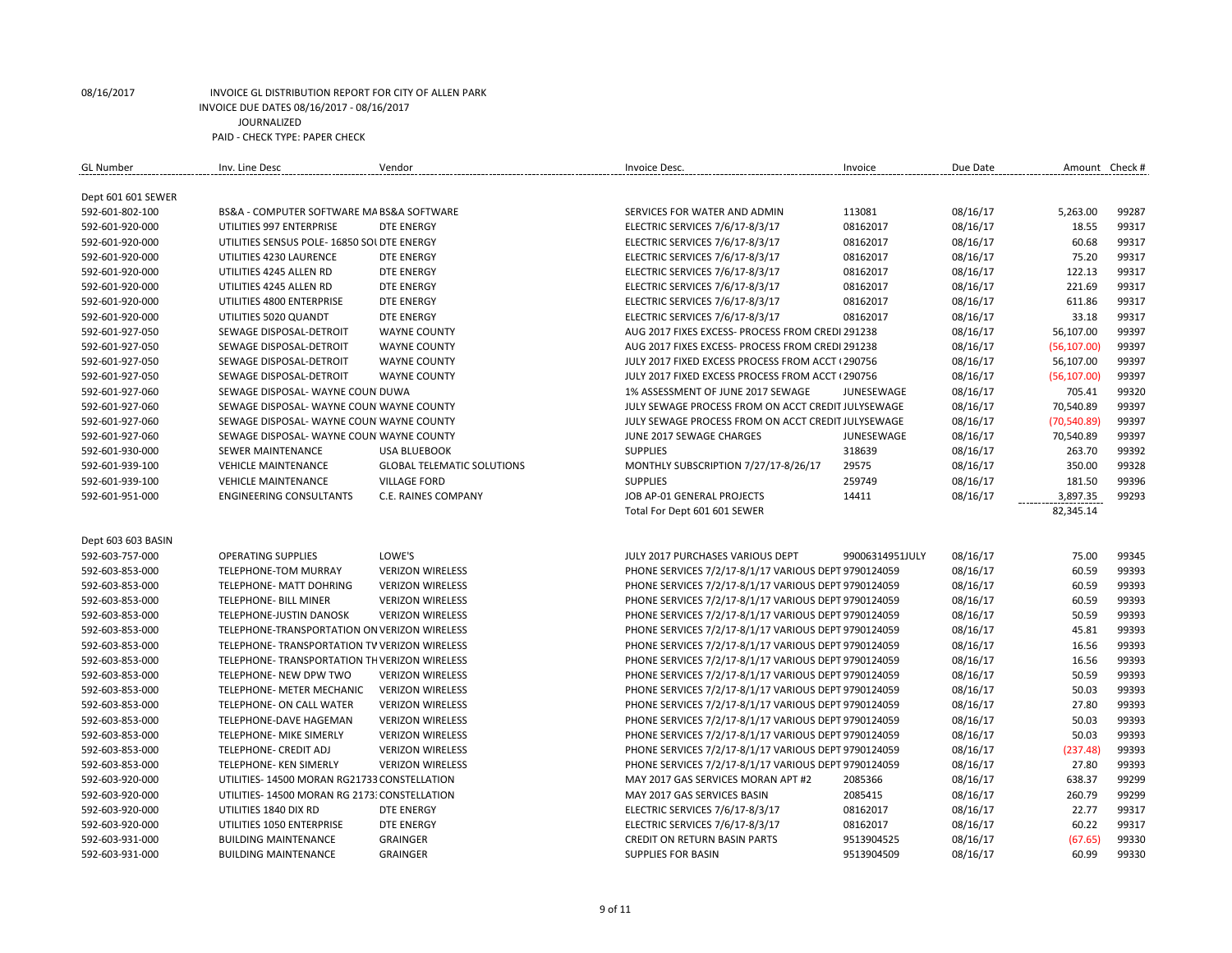Dept 000

| <b>GL Number</b>             | Inv. Line Desc                   | Vendor                                                           | Invoice Desc.                          | Invoice     | Due Date | Amount       | Check # |
|------------------------------|----------------------------------|------------------------------------------------------------------|----------------------------------------|-------------|----------|--------------|---------|
| 592-603-931-000              | <b>BUILDING MAINTENANCE</b>      | <b>GRAINGER</b>                                                  | CREDIT ON RET PARTS FOR BASIN          | 9513904517  | 08/16/17 | (13.14)      | 99330   |
| 592-603-931-000              | <b>BUILDING MAINTENANCE</b>      | SOUTHERN MICHIGAN INFOR. ALLIANCE                                | SERVICES WATER & SEWER                 | 2966        | 08/16/17 | 280.00       | 99379   |
| 592-603-934-000              | EQUIPMENT MAINTENANCE            | <b>GRAINGER</b>                                                  | <b>SUPPLIES</b>                        | 9505814039  | 08/16/17 | 90.30        | 99330   |
| 592-603-934-000              | EQUIPMENT MAINTENANCE            | <b>GRAINGER</b>                                                  | <b>PARTS</b>                           | 9505814047  | 08/16/17 | 124.60       | 99330   |
| 592-603-985-000              | <b>CAPITAL OUTLAY</b>            | PRO SEAL SERVICE GROUP                                           | <b>REPAIR WEMCO HIDROSTAL UNIT</b>     | 171978      | 08/16/17 | 16,893.50    | 99372   |
|                              |                                  |                                                                  | Total For Dept 603 603 BASIN           |             |          | 18,755.84    |         |
| Dept 604 ADMINISTRATION/DEBT |                                  |                                                                  |                                        |             |          |              |         |
| 592-604-722-100              |                                  | RETIREMENT CONTRIBUTION - W& PNC INSTITUTIONAL INV.-BARB CITIZEN | AUG 2017 PENSION CONTRIBUTION          | AUGUST 2017 | 08/16/17 | 18,237.00    | 99366   |
| 592-604-820-000              | ENGINEERING                      | C.E. RAINES COMPANY                                              | AP-24 2016 WATER MAIN REPLACEMENT      | 14415       | 08/16/17 | 13,592.00    | 99293   |
| 592-604-944-000              | <b>CONSENT JUDGEMENT EXPENSE</b> | <b>WAYNE COUNTY</b>                                              | 2018 JUDGEMENT LEVY                    | 289370      | 08/16/17 | 1,100,136.76 | 99398   |
|                              |                                  |                                                                  | Total For Dept 604 ADMINISTRATION/DEBT |             |          | 1,131,965.76 |         |
|                              |                                  |                                                                  | Total For Fund 592 WATER & SEWER       |             |          | 1,287,704.17 |         |
| Fund 701 TRUST AND AGENCY    |                                  |                                                                  |                                        |             |          |              |         |

701-000-242-000 CITY FESTIVITIES ESCROW ALLEN PARK DOWNTOWN DEVELOPMENT AUT DDA FOR SUPPLIES 2017 STREET FAIR 08/16/17 150.00 99275 701-000-242-000 CITY FESTIVITIES ESCROW ALLEN PARK BULLDOGS DONATIONS FOR HELP 2017 STREET FAIR 08/16/17 1,000.00 99276 701-000-242-000 CITY FESTIVITIES ESCROW DISCOVERY & TAX ENFORCEMENT DIV SALES TAX FOR BEER SALES 2017 AP ST FAIR CITY OF ALLEN PARK 08/16/17 2,049.66 99308 701-000-242-000 CITY FESTIVITIES ESCROW GAWORECKI, TINA REIMBURSEMENT FOR FESTIVITIES REIMBURSEMENT 08/16/17 32.18 99325 701-000-242-000 CITY FESTIVITIES ESCROW KONA ICE MICHIGAN VENDOR REFUND FOR 2017 ST FAIR REFUND 08/16/17 300.00 99343 701-000-242-000 CITY FESTIVITIES ESCROW NICHOLLS, COURTNEY REIMBURSEMENT FOR VENDOR GIFT CARDS FOR NEW VENDORS REIMBURSEMENT 08/16/17 202.65 99360 701-000-242-000 CITY FESTIVITIES ESCROW NICHOLLS, COURTNEY TANSITIONAL SECRETARAL SERVICES SECR SERVICES 08/16/17 500.00 99360 701-000-242-000 CITY FESTIVITIES ESCROW OLSON'S RENTAL, INC. RENTALS FOR 2017 STREET FAIR SHORT PAID FF 63030 08/16/17 220.00 99361 701-000-242-000 CITY FESTIVITIES ESCROW PROFORMA T SHIRTS FOR 2017 STREET FAIR 90H7002061 08/16/17 233.54 99370 701-000-242-000 CITY FESTIVITIES ESCROW SCIOTO SECURITY COMPANY, INC 2017 STREET FAIR SECURITY 2017 STREET FAIR 08/16/17 988.25 99375 701-000-242-000 CITY FESTIVITIES ESCROW STAPLETON, ROCHELLE SECRETARIEL SERVICES 2017-2018 ADM 2017 08/16/17 2,000.00 99381 701-000-242-000 CITY FESTIVITIES ESCROW TAYLOR ICE ICE FOR 2017 STREET FAIR 2017 ST FAIR 08/16/17 797.50 99384 701-000-242-000 CITY FESTIVITIES ESCROW ALLEN PARK HIGH FOOTBALL BOOSTERS DONATIONS FOR HELP STREET FAIR 2017 08/16/17 1,000.00 99408 701-000-246-500 ENGINEERING ESCROW C.E. RAINES COMPANY JOB AP-01 GENERAL PROJECTS 14411 08/16/17 3,027.00 99293 701-000-246-500 ENGINEERING ESCROW C.E. RAINES COMPANY JOB AP-08 PLAN REVIEW 14413 08/16/17 1,518.00 99293 701-000-246-500 ENGINEERING ESCROW C.E. RAINES COMPANY JOB AP-29 OUTER DR DEVELOPMENT 14482 08/16/17 640.00 99293 701-000-246-500 ENGINEERING ESCROW C.E. RAINES COMPANY JOB AP-47 HYDRANT INSTALLATION 14464 08/16/17 474.00 99293 701-000-246-500 ENGINEERING ESCROW C.E. RAINES COMPANY JOB AP-40 FOR MOTOR CO WIND TUNNEL PROJ14417 08/16/17 466.00 99293 701-000-246-500 ENGINEERING ESCROW C.E. RAINES COMPANY JOB AP-54 VORAN FUNERAL HOME PARKING LC 14465 08/16/17 756.00 99293 Total For Dept 000 16,354.78

Total For Fund 701 TRUST AND AGENCY 16,354.78 Fund 703 SCHOOL AND COUNTY TAX FUND Dept 000 703-000-225-009 DUE TO SCHOOLS- OPERATING ALLEN PARK PUBLIC SCHOOLS TAX DISTRIBUTION THRU 8/1/17 TAX THRU 8/1/17 08/16/17 314,212.07 1334 703-000-225-009 DUE TO SCHOOLS- DEBT ALLEN PARK PUBLIC SCHOOLS TAX DISTRIBUTION THRU 8/1/17 TAX THRU 8/1/17 08/16/17 907,073.94 1334 703-000-225-009 DUE TO SCHOOLS MELVINDALE NAP PUBLIC SCHOOLS TAX DISTRIBUTION THRU 8/1/17 TAX THRU 8/1/17 08/16/17 220,941.93 1358 703-000-236-000 DUE TO WAYNE CO.- RESA/ISD WAYNE COUNTY TREASURER TAX DISTRIBUTION THRU 8/1/17 DIST THRU 8/1/17 08/16/17 515,868.53 1357